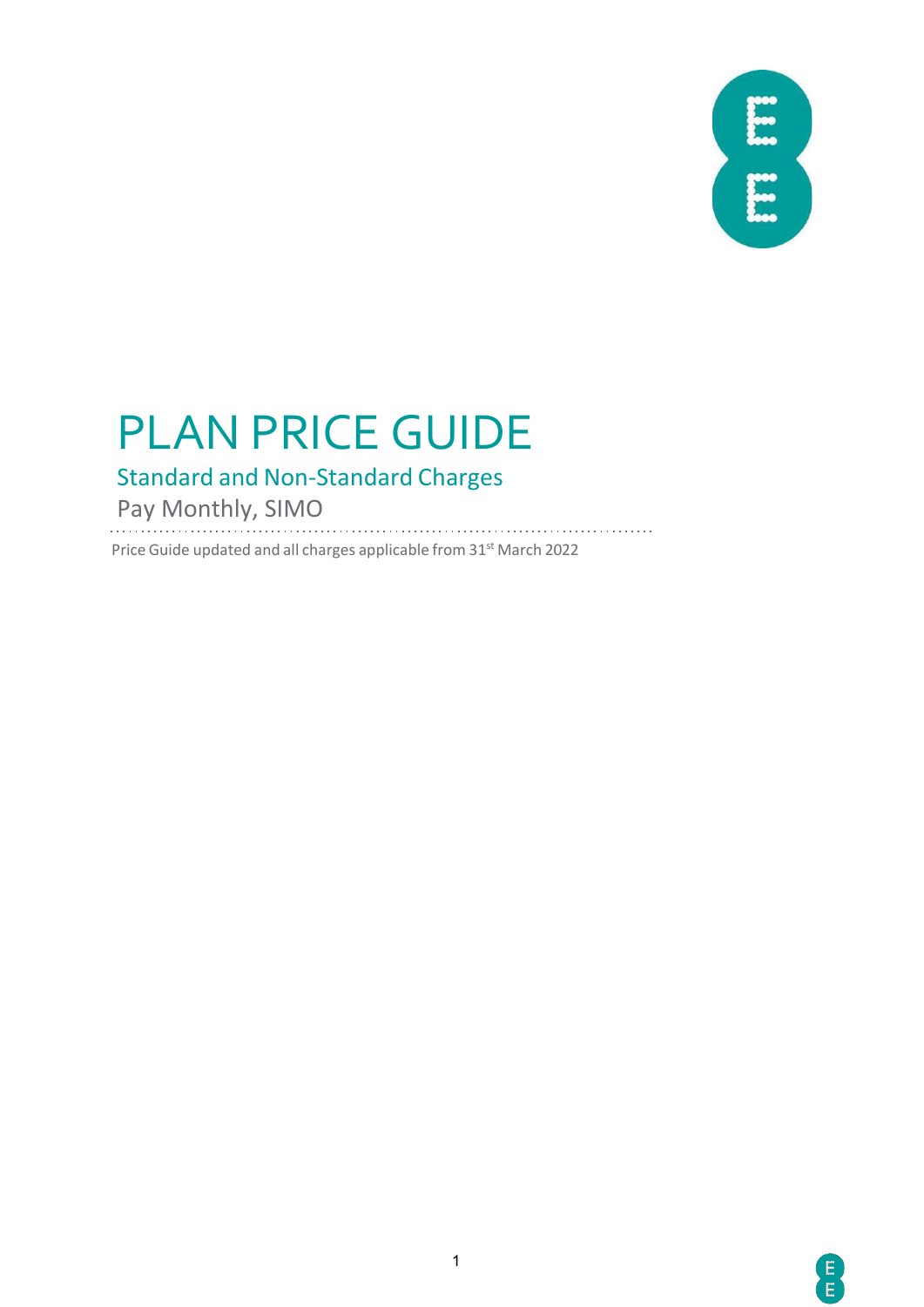### POINTS TO NOTE

For customers subject to network terms dated 1<sup>st</sup> September 2020 or later: Unless otherwise indicated, your monthly price plan charge, add-ons and all out of bundle charges will increase on or after 31st March every year by the Consumer Price Index rate of inflation published in January that year, plus 3.9%. See ee.co.uk/increase for details. Please note the cost of other services you take from us may increase or decrease while you're an EE customer.

The following prices will not increase each year by the Consumer Price Index rate of inflation published in January plus 3.9%: Service Charges:

International operator assistance (155) Speaking clock (123) Paging Services (076) Bypass services Calls to numbers starting 00800 Calls to numbers starting in 0500 Calls to numbers starting in 05 excluding 0500 Calls to Customer services Entertainment add-ons (for example Apple TV, Amazon Prime and BT Sport) Add to plan Insurance Service Charges listed on page 7 below Regulated rates (e.g. 070 numbers, Non Geo 08/09/118 service charges (Non-Geo access charge is included) Text relay

These prices may increase from time to time.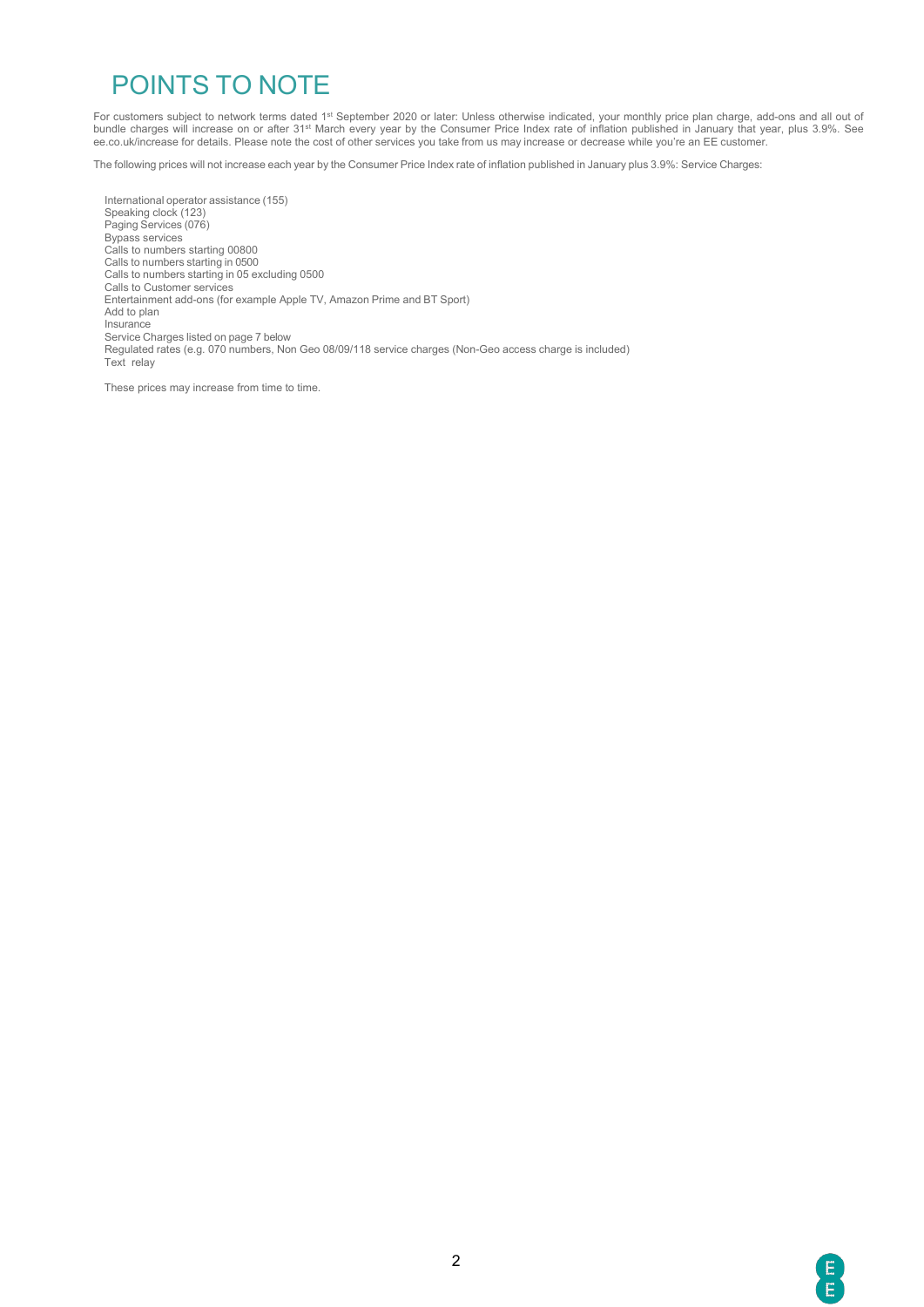### PRICE FOR ADDITIONAL CALLS AND TEXTS THAT ARE NOT INCLUDED IN YOUR PRICE PLAN

| <b>Service Type</b>                                                                                                                                                                                                                                                                                                                                                                                                                                                                                                                                                                                                                                                                      | Call charges for a one minute <sup>2</sup> direct dial call (unless otherwise stated)<br>incl. VAT                                                                                                                                                                                                                                                                                                                                                                                                                                                             |
|------------------------------------------------------------------------------------------------------------------------------------------------------------------------------------------------------------------------------------------------------------------------------------------------------------------------------------------------------------------------------------------------------------------------------------------------------------------------------------------------------------------------------------------------------------------------------------------------------------------------------------------------------------------------------------------|----------------------------------------------------------------------------------------------------------------------------------------------------------------------------------------------------------------------------------------------------------------------------------------------------------------------------------------------------------------------------------------------------------------------------------------------------------------------------------------------------------------------------------------------------------------|
| Calls to Customer Services ***                                                                                                                                                                                                                                                                                                                                                                                                                                                                                                                                                                                                                                                           | Free                                                                                                                                                                                                                                                                                                                                                                                                                                                                                                                                                           |
| (During Normal Working Hours)                                                                                                                                                                                                                                                                                                                                                                                                                                                                                                                                                                                                                                                            |                                                                                                                                                                                                                                                                                                                                                                                                                                                                                                                                                                |
| Calls to Customer Services*** (During<br><b>Extended Working Hours)</b>                                                                                                                                                                                                                                                                                                                                                                                                                                                                                                                                                                                                                  | Free                                                                                                                                                                                                                                                                                                                                                                                                                                                                                                                                                           |
| Calls to Customer Services (priority answer)                                                                                                                                                                                                                                                                                                                                                                                                                                                                                                                                                                                                                                             | 50p per call*                                                                                                                                                                                                                                                                                                                                                                                                                                                                                                                                                  |
| Calls to UK & Rol mobile numbers                                                                                                                                                                                                                                                                                                                                                                                                                                                                                                                                                                                                                                                         | 73p per minute                                                                                                                                                                                                                                                                                                                                                                                                                                                                                                                                                 |
| Calls to certain MVNO numbers <sup>4</sup>                                                                                                                                                                                                                                                                                                                                                                                                                                                                                                                                                                                                                                               | 73p per minute                                                                                                                                                                                                                                                                                                                                                                                                                                                                                                                                                 |
| Calls to UK landlines (numbers starting with 01,02,<br>or 03 excluding Jersey, Guernsey and Isle of Man) and<br>landlines in Rol                                                                                                                                                                                                                                                                                                                                                                                                                                                                                                                                                         | 73p per minute                                                                                                                                                                                                                                                                                                                                                                                                                                                                                                                                                 |
| Calls to retrieve voicemail                                                                                                                                                                                                                                                                                                                                                                                                                                                                                                                                                                                                                                                              | 73p per minute                                                                                                                                                                                                                                                                                                                                                                                                                                                                                                                                                 |
| Text Relay calls via 18002                                                                                                                                                                                                                                                                                                                                                                                                                                                                                                                                                                                                                                                               | <b>Standard Rates Apply</b>                                                                                                                                                                                                                                                                                                                                                                                                                                                                                                                                    |
| International operator assistance (155)***                                                                                                                                                                                                                                                                                                                                                                                                                                                                                                                                                                                                                                               | £1.54 per minute                                                                                                                                                                                                                                                                                                                                                                                                                                                                                                                                               |
| Emergency calls (999, 112) <sup>1</sup>                                                                                                                                                                                                                                                                                                                                                                                                                                                                                                                                                                                                                                                  | Free                                                                                                                                                                                                                                                                                                                                                                                                                                                                                                                                                           |
| NHS Direct (111) <sup>1</sup>                                                                                                                                                                                                                                                                                                                                                                                                                                                                                                                                                                                                                                                            | Free                                                                                                                                                                                                                                                                                                                                                                                                                                                                                                                                                           |
| Standard non-emergency (101)                                                                                                                                                                                                                                                                                                                                                                                                                                                                                                                                                                                                                                                             | Free                                                                                                                                                                                                                                                                                                                                                                                                                                                                                                                                                           |
| Blind and disabled directory enquiries (195) <sup>1</sup>                                                                                                                                                                                                                                                                                                                                                                                                                                                                                                                                                                                                                                | Free                                                                                                                                                                                                                                                                                                                                                                                                                                                                                                                                                           |
| Text Relay calls via 18000 (emergency services)<br>and $180011$                                                                                                                                                                                                                                                                                                                                                                                                                                                                                                                                                                                                                          | Same as texts to other mobile customers. Please refer to your price plan                                                                                                                                                                                                                                                                                                                                                                                                                                                                                       |
| Text messages to UK & Rol mobile numbers                                                                                                                                                                                                                                                                                                                                                                                                                                                                                                                                                                                                                                                 | 17p per message                                                                                                                                                                                                                                                                                                                                                                                                                                                                                                                                                |
| Text messages to certain MVNO numbers <sup>4</sup>                                                                                                                                                                                                                                                                                                                                                                                                                                                                                                                                                                                                                                       | 17p per message                                                                                                                                                                                                                                                                                                                                                                                                                                                                                                                                                |
| Text Messaging to numbers starting with 01, 02or 03,<br>(not including Jersey, Guernsey and the Isle of Man)<br>from the UK at any time                                                                                                                                                                                                                                                                                                                                                                                                                                                                                                                                                  | Same as texts to other mobile customers. Please refer to your price plan price<br>guide for details.                                                                                                                                                                                                                                                                                                                                                                                                                                                           |
| Text Messaging to Third Party short codes* Text                                                                                                                                                                                                                                                                                                                                                                                                                                                                                                                                                                                                                                          | Charges are set by and vary depending on the Third-Party service provider and<br>are excluded from allowances and bundles.                                                                                                                                                                                                                                                                                                                                                                                                                                     |
| Messaging via the EE website                                                                                                                                                                                                                                                                                                                                                                                                                                                                                                                                                                                                                                                             | Charged at your price plan rate, please refer to your Plan Price Guide for<br>details.                                                                                                                                                                                                                                                                                                                                                                                                                                                                         |
| Picture messages                                                                                                                                                                                                                                                                                                                                                                                                                                                                                                                                                                                                                                                                         | 73p per MMS                                                                                                                                                                                                                                                                                                                                                                                                                                                                                                                                                    |
| Speaking clock (123)***                                                                                                                                                                                                                                                                                                                                                                                                                                                                                                                                                                                                                                                                  | 40p per minute                                                                                                                                                                                                                                                                                                                                                                                                                                                                                                                                                 |
| Paging Services***                                                                                                                                                                                                                                                                                                                                                                                                                                                                                                                                                                                                                                                                       | From 40p per minute up to 50p per minute or 50p per call                                                                                                                                                                                                                                                                                                                                                                                                                                                                                                       |
| Premium Rate Services (09) <sup>2</sup>                                                                                                                                                                                                                                                                                                                                                                                                                                                                                                                                                                                                                                                  | Access Charge of 73p per minute plus a Service Charge***                                                                                                                                                                                                                                                                                                                                                                                                                                                                                                       |
| Directory Enquiry Services (118) <sup>2</sup>                                                                                                                                                                                                                                                                                                                                                                                                                                                                                                                                                                                                                                            | Access Charge of 73p per minute plus a Service Charge***                                                                                                                                                                                                                                                                                                                                                                                                                                                                                                       |
| Multimedia services                                                                                                                                                                                                                                                                                                                                                                                                                                                                                                                                                                                                                                                                      | From 75p per minute/per call up to £3.00 per minute/per call.<br>Price vary by service, please refer to the Help section of our website, ee.co.uk                                                                                                                                                                                                                                                                                                                                                                                                              |
| Calls divert <sup>5</sup>                                                                                                                                                                                                                                                                                                                                                                                                                                                                                                                                                                                                                                                                | <b>Standard Call Rates Apply</b>                                                                                                                                                                                                                                                                                                                                                                                                                                                                                                                               |
| EE Group Call - see description below                                                                                                                                                                                                                                                                                                                                                                                                                                                                                                                                                                                                                                                    | Same as an On-net Call and included in allowances                                                                                                                                                                                                                                                                                                                                                                                                                                                                                                              |
| Calls & texts to UK mobiles and landlines when roaming in<br>one of countries listed below:<br>Austria, Azores, Belgium, Bulgaria, Canary Islands,<br>Croatia, Cyprus, Czech Republic, Denmark, Estonia,<br>Finland, France, French Guiana, Germany, Gibraltar,<br>Greece, Guadeloupe, Guernsey, Hungary, Iceland, Isle of<br>Man, Italy, Jersey, Latvia, Liechtenstein, Lithuania,<br>Luxembourg, Madeira, Malta, Martinique, Mayotte,<br>Monaco, Netherlands, Norway, Poland, Portugal, Reunion<br>Islands, Romania, Saint Barthelemy, Saint Martin(French),<br>San Marino, Slovakia, Slovenia, Spain, Sweden,<br>Switzerland, Vatican City                                            | For Handset and SIM tariffs launched before 7th July 2021 and Tablet, Laptop,<br>Mobile Broadband and Connected SIM tariffs launched before18th August<br>2021 you can use your plan allowances whilst abroad within the countries<br>listed at no extra cost.<br>For Handset and SIM tariffs launched from 7th July 2021 and<br>tablet/laptop/mobile broadband tariffs launched from 18th August 2021, there<br>is a £2 daily charge to use your UK plan allowance in these countries. <sup>3</sup><br>Outside of allowance:<br>73p per minute<br>17p per SMS |
| Calls and texts to mobiles and landlines within the countries<br>listed below when roaming in those countries:<br>Austria, Azores, Belgium, Bulgaria, Canary Islands,<br>Croatia, Cyprus, Czech Republic, Denmark, Estonia,<br>Finland, France, French Guiana, Germany, Gibraltar,<br>Greece, Guadeloupe, Guernsey, Hungary, Iceland, Isle of<br>Man, Italy, Jersey, Latvia, Liechtenstein, Lithuania,<br>Luxembourg, Madeira, Malta, Martinique, Mayotte,<br>Monaco, Netherlands, Norway, Poland, Portugal, Republic<br>of Ireland, Reunion Islands, Romania, Saint Barthelemy,<br>Saint Martin(French),<br>San Marino, Slovakia, Slovenia, Spain, Sweden,<br>Switzerland, Vatican City | For Handset and SIM tariffs launched before 7th July 2021 and Tablet, Laptop,<br>Mobile Broadband and Connected SIM tariffs launched before 18th August<br>2021 you can use your plan allowances whilst abroad within the countries<br>listed at no extra cost.<br>For Handset and SIM tariffs launched from 7th July 2021 and<br>tablet/laptop/mobile broadband tariffs launched from 18th August2021, there is<br>a £2 daily charge to use your UK plan allowance in these countries. <sup>3</sup><br>Standard Call Rates apply outside of allowance         |

8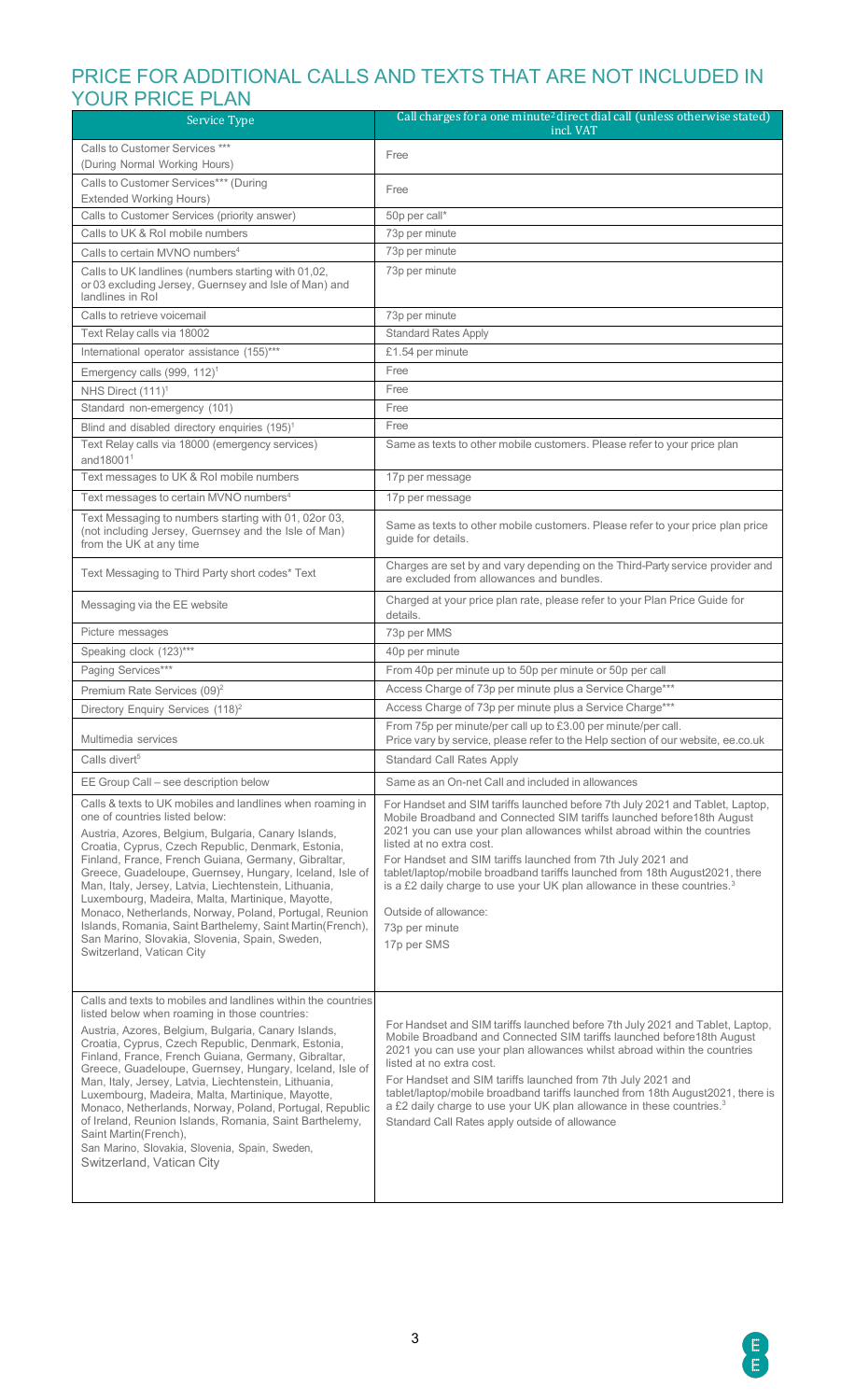| <b>Bypass Services via***</b>                          |                                                                                                                                    |
|--------------------------------------------------------|------------------------------------------------------------------------------------------------------------------------------------|
| 07744                                                  | 12p per minute                                                                                                                     |
| 07755                                                  | 12p per minute                                                                                                                     |
| 0775522                                                | 3p per minute                                                                                                                      |
| 0775533                                                | 5p per minute                                                                                                                      |
| 0775544                                                | 6p per minute                                                                                                                      |
| 0775555                                                | 8p per minute                                                                                                                      |
| 0775520                                                | 10p per minute                                                                                                                     |
| 0775530                                                | 15p per minute                                                                                                                     |
|                                                        |                                                                                                                                    |
| Local Toll                                             | 35p per minute                                                                                                                     |
| National Toll                                          | 35p per minute                                                                                                                     |
| All numbers prefixed by***                             |                                                                                                                                    |
| 0500 <sup>2</sup>                                      | 20p per minute                                                                                                                     |
| 0800, 08082                                            | Free                                                                                                                               |
| 00800                                                  | up to 40p per minute                                                                                                               |
| Charity and Helpline Services <sup>1</sup>             | Calls to some charity and helpline services are free. Please refer to<br>the help section of our website, ee.co.uk for a full list |
| 0843, 0844, 0845, 0870, 0871, 0872, 08733 <sup>2</sup> | Access Charge of 73p per minute plus a Service Charge                                                                              |
| 05 (not including 0500) <sup>2</sup>                   | 35p per minute                                                                                                                     |
| 116                                                    | Free                                                                                                                               |
| 070 <sup>2</sup>                                       | 5p per minute<br>For details on specific services please refer to the help section of<br>our website, ee.co.uk/help                |

\* Call charges vary depending on the other optional selections that you may choose. Charges apply to calls made to 150 as well as alternative numbers including, but not limited to, 07973 100150, 07953966 150, and 07953966250. You will be notified of call costs and have the option to end the call at that point without incurring any charge. For these purposes our 'Normal Working Hours' are currently 8am to 8pm weekdays and 8am to 6pm on weekends. Our 'Extended Working Hours' are currently 8pm to 10pm on weekdays and 6pm to 8pm on weekends.

\*\* These services are not run by EE, for help with Third Party short codes see: [http://ee.co.uk/help/accounts-billing-and-topping-up/billing-and-payment/your](http://ee.co.uk/help/accounts-billing-and-topping-up/billing-and-payment/your-bill-explained/third-party-services)[bill-explained/third-party-services](http://ee.co.uk/help/accounts-billing-and-topping-up/billing-and-payment/your-bill-explained/third-party-services)

\*\*\* This price will not increase each year by the Consumer Price Index rate of inflation published in January plus 3.9%. The price may increase from time to time.

1. Calls will not be deducted from your inclusive allowance.<br>2. Please see ee.co.uk/ukcalling for a list of Service Charge

Please see ee.co.uk/ukcalling for a list of Service Charges. A one-minute minimum call charge applies to all calls. Thereafter, calls are charged on a per minute basis.

3. Daily charge applies unless you have an add-on or Smart Benefit that includes roaming in the countries listed. Standard rates apply once plan allowance is used. When in Republic of Ireland, if you have used your allowance the £2 daily charge applies for any calls or texts to the UK. When in Republic of Ireland, calls & texts to the EU/EEA/Switzerland are subject to the daily charge. If you have used your allowance the £2 daily charge applies for any calls, texts, data used in addition to the cost of an add-on. For further details on call costs whilst roaming please refer to the help section of our website, ee.co.uk.

4. Calls & text messages to certain MVNO and call forwarding services are not included in your allowance. A pre-call announcement may be heard prior to call connection. See 'points to note' for more information.

5. Call divert is included in your allowance where the diverted to a number which would have ordinarily been included in your allowance. Standard call rates apply to outside of allowance calls.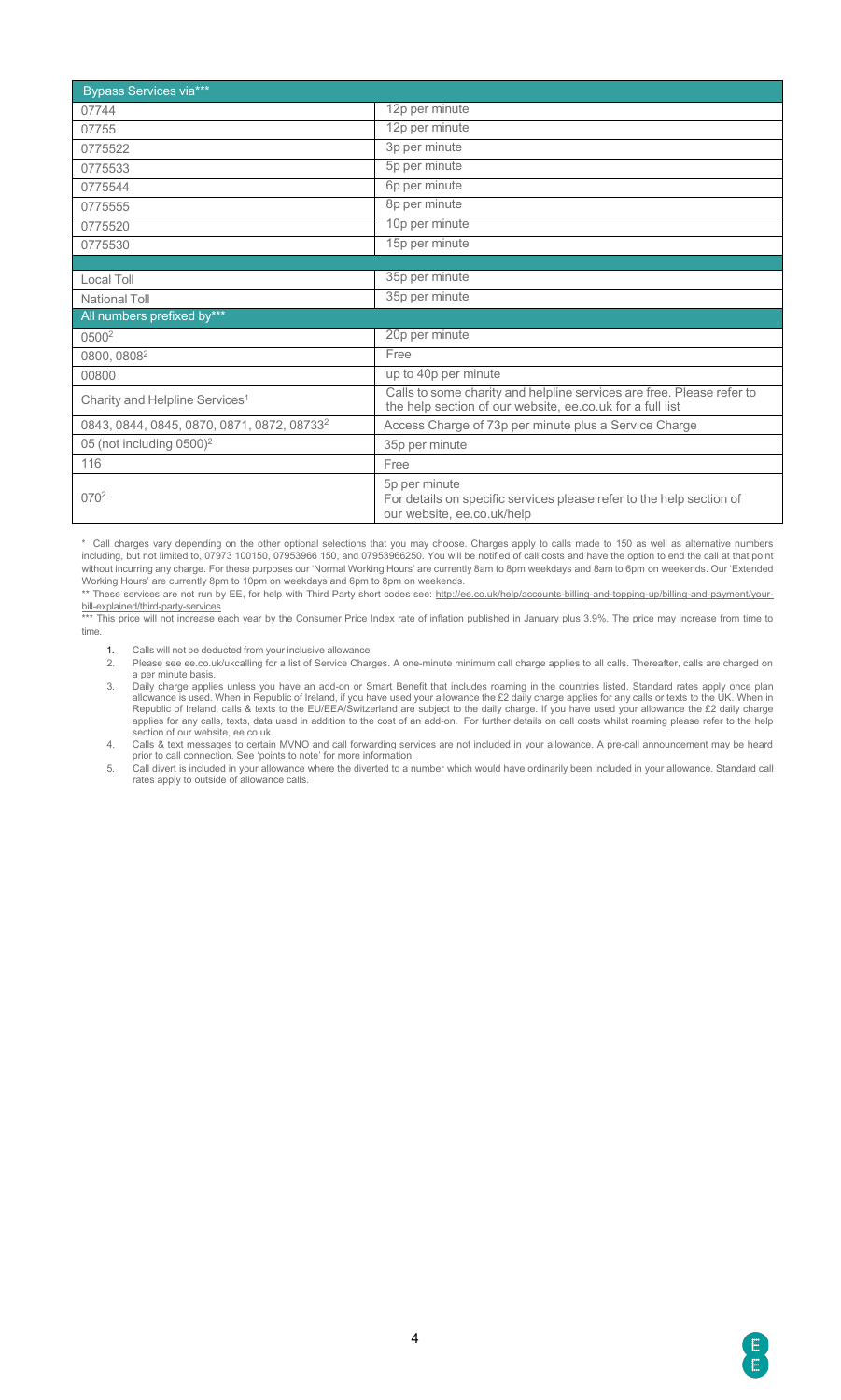#### **Notes on UK calling**

For Handset and SIM tariffs launched before 7th July 2021 and Tablet, Laptop, Mobile Broadband and Connected SIM tariffs launched before 18th August 2021 you can call and text from the EU/EEA/Switzerland to mobiles and landlines in UK, EU/EEA/Switzerland at UK rates or within allowance if you have an allowance. Calls to premium numbers are not permitted within allowance.

Unless we tell you otherwise, all charges for UK calls are for calls made or received within the UK only.

Calls within the UK only are calls made or received in either England, Wales, Scotland or Northern Ireland.

As you'll know, the Channel Islands and the Isle of Man are not part of the UK. That means that, although customers of networks there will have a telephone number starting with 01, 02, 03 or 07, calls to those numbers from the UK will be charged as a call to our EE Roaming Zones 1a-2b.

For Handset and SIM tariffs launched from 7th July 2021 and tablet/laptop/mobile broadband/connected SIM tariffs launched from 18th August 2021: there is a £2 daily charge to use your plan allowances whilst abroad within the EU (zones 1a-2b) to call/text to the UK or within zones 1a- 2B. Calls, texts and data used within the Republic of Ireland and from the Republic of Ireland to the UK is included in your allowance. If you exceed your allowance, the £2 daily charge will apply in addition to the cost of a data add-on. All tariffs: Calls to premium numbers are not permitted within allowance. The charges in column 3 of the table below (calling from zones 1a-2b to zones 1a-2b) will be applicable if you exceed your plan allowances and are the same as or lower than standard UK rates

#### **What's a UK land-line or a local/national call?**

This is a call made within the UK to a UK number beginning with 01, 02 or 03.

#### **What's a UK mobile call?**

This is a call made within the UK to a mobile number allocated to the national UK GSM cellular network operators and many of the mobile virtual network operators ('MVNOs'). There are some newer networks who have a telephone number starting with 07 but which aren't treated as a UK mobile call for the purpose of inclusive allowances. Once we become aware of these newer networks and their number ranges we'll try to make sure that calls to those numbers are included in your allowance. For a full list of 07 number ranges that are not included in allowances please visit the 'help' section of our website, ee.co.uk We may add numbers to the list of excluded mobile numbers from time to time at our discretion. That means that if you call one of those numbers, that call won't come out of your inclusive allowance and you'll be charged your price plan's rate for a call to a UK mobile. As networks like these change from time to time, please contact us if you would like to check a particular number before dialing it from your EE phone. Personal numbers that begin with 070, are not mobiles and not included in allowances.

#### **Out of Allowance Data**

You'll get a data allowance with your price plan, if this runs out before the end of your bill period, you can buy an Add-On to let you carry on using the internet. Your data allowance will reset at the start of the next bill period.

#### **Call Return**

You can return a call directly from your voicemail just by selecting '#' once you've finished listening to a voicemail message. Roaming rates apply when accessing your voicemail service whilst abroad. Standard rates apply when using Call Return whilst abroad.

#### **Call Divert**

Call divert is a feature which lets you divert your incoming calls to a different number. Calls diverted from your number are included in your allowances where the diverted to number would have ordinarily been included in your allowance. Standard call rates apply to calls diverted to outside of allowance calls.

#### **Calling into CS**

You can call into our Customer Services by dialing 150 from your handset or from a UK landline – call 0845 412 5000 (Service Charge 7 ppm + Access Charge). If you're calling from abroad call +44 7953 966 150.

#### **Group Voice Messaging**

Send one voicemail message to up to 20 EE friends at once. You'll only be charged for your call to your voicemail. Standard rates apply

#### **EE Group Call**

EE Group Call is a conference call hosting service that enables up to 20 callers to conference in to one call. The group organizer will need to choose a conference ID. This can be any 6-digit number, for improved security we suggest avoiding numbers like 111111 or 123456. Conference IDs can be longer than 6 digits if desired. Participants dial into EE Group call at the agreed date and time of the call and enter the conference ID when prompted.

#### **Visual Voicemail**

Inclusive Visual Voicemail is available on any iPhone on any EE plan. Requires iOS6.0 software or higher, Carrier Setting 13.2 and a 2G, 3G or 4G signal. Existing EE customers can activate Visual Voicemail for free by texting 'iPhone visual' to 150. New EE customers can get Visual Voicemail set up in-store or online. To use Visual Voicemail abroad, you'll need to have roaming activated: standard data charges will apply.

#### **How Your Services Are Charged - Data**

#### What do you mean by data usage?

We measure how much data you use in kilobytes (KB). Data is based on the following units:

- 1024 bytes = 1 Kilobyte (KB) (equivalent to reading 2/3 paragraphs of text)
- 1024 KB = 1 Megabyte (MB) (equivalent to about one hour of instant messaging)
- 1024 MB = 1 Gigabyte (GB) (equivalent to about five hours of watching YouTube)

We send data across our network in packets no bigger than 1.5KB. A packet is just a unit of data.

Data usage is all the data that's been sent or received. Upstream is where data is transferred from your device to the internet (uploading). Whereas downstream is from the internet to your device (downloading).

We calculate your data usage based on the amount of data that travels over our network both upstream and downstream, which may be different from the data your device consumes.

Your data usage will also include additional data packets which control the flow of data over the network and may also include data packets which have to be re-sent over the network, for example if you're in an area with poor coverage and your connection drops off.

When content providers state the file size of their content, it may take up a little bit more of your data to download that file. This is because of encryption and addressing data which can be up to 10 per cent of the total file size. For instance, if an image is said to be 100MB, it may take up to 110MB of data to download that file to your device.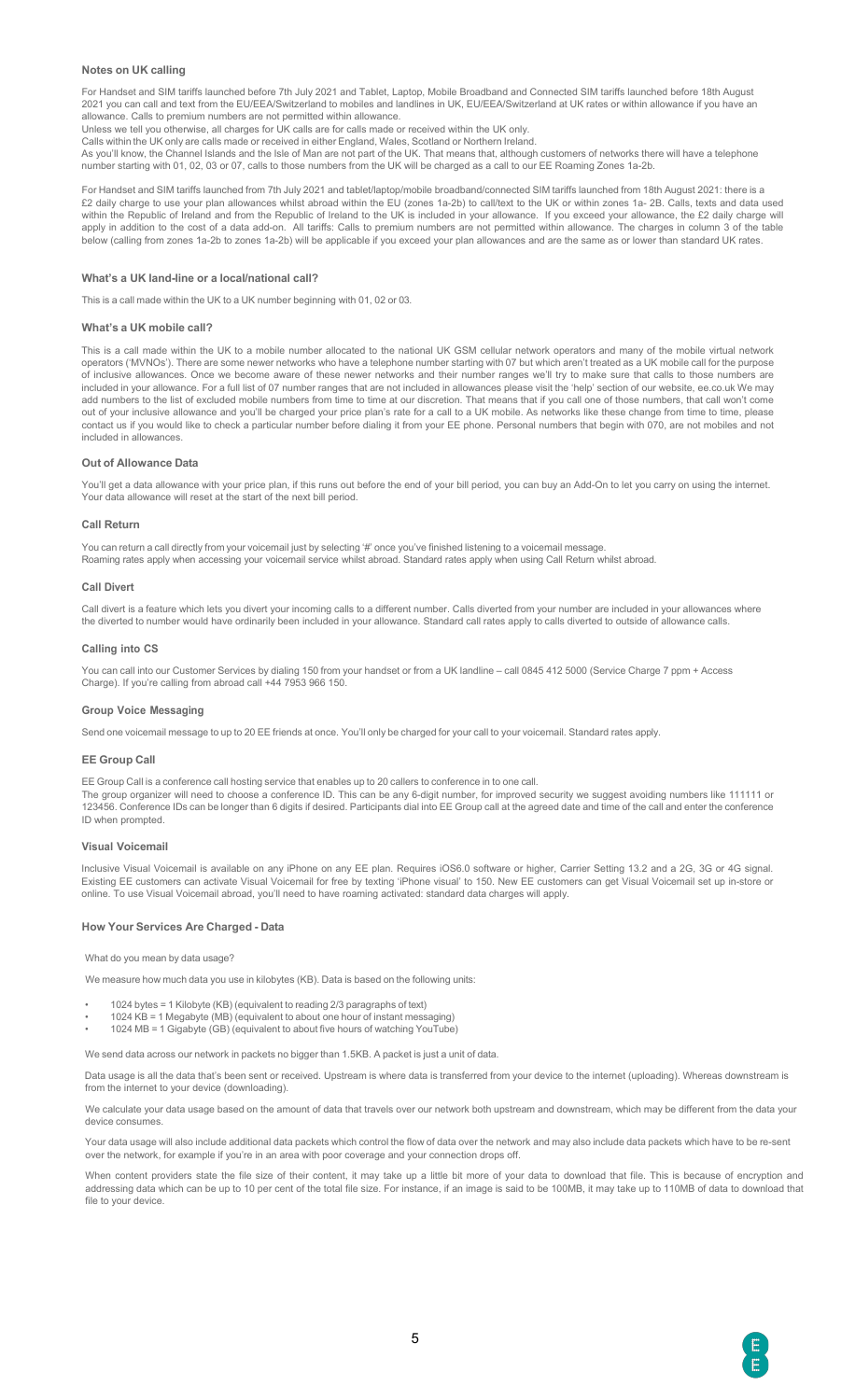### ADD-ONS

| <b>Service Type</b>                                                                             | Add-On                                                                                                                                           | Add-On charge/Monthly Cost                                                                                                                                                        | <b>Subscription Type</b> |  |
|-------------------------------------------------------------------------------------------------|--------------------------------------------------------------------------------------------------------------------------------------------------|-----------------------------------------------------------------------------------------------------------------------------------------------------------------------------------|--------------------------|--|
|                                                                                                 | Monthly Data 1GB                                                                                                                                 | £5.69                                                                                                                                                                             |                          |  |
|                                                                                                 | Monthly Data 2GB                                                                                                                                 | £9.12                                                                                                                                                                             |                          |  |
|                                                                                                 | Monthly Data 5GB                                                                                                                                 | £11.39                                                                                                                                                                            |                          |  |
|                                                                                                 | Monthly Data 10GB                                                                                                                                | £14.82                                                                                                                                                                            | Recurring                |  |
|                                                                                                 | Monthly Data 20GB                                                                                                                                | £22.82                                                                                                                                                                            |                          |  |
| UK Data <sup>5</sup><br>Entertainment*<br><b>Picture Messages</b><br><b>Calling abroad from</b> | Monthly Data Unlimited                                                                                                                           | £27.30                                                                                                                                                                            |                          |  |
|                                                                                                 | End of bill cycle (250MB)                                                                                                                        | £3.41                                                                                                                                                                             |                          |  |
|                                                                                                 | End of bill cycle (1GB)                                                                                                                          | £9.12                                                                                                                                                                             |                          |  |
|                                                                                                 | End of bill cycle (2GB)                                                                                                                          | £11.40                                                                                                                                                                            | One-off                  |  |
|                                                                                                 | End of bill cycle (5GB)                                                                                                                          | £14.82                                                                                                                                                                            |                          |  |
|                                                                                                 | End of bill cycle (10GB)                                                                                                                         | £22.83                                                                                                                                                                            |                          |  |
|                                                                                                 | Video Data Pass <sup>6</sup>                                                                                                                     | £10.25                                                                                                                                                                            |                          |  |
|                                                                                                 | Music Data Pass <sup>7</sup>                                                                                                                     | £7.98                                                                                                                                                                             | 30 Days Rolling          |  |
|                                                                                                 | Gamer's Data Pass <sup>7</sup>                                                                                                                   | £9.12                                                                                                                                                                             |                          |  |
|                                                                                                 | BT Sport app <sup>6</sup>                                                                                                                        | £10.00                                                                                                                                                                            |                          |  |
|                                                                                                 | Britbox <sup>6</sup>                                                                                                                             | £5.99                                                                                                                                                                             | 30 Days Rolling          |  |
|                                                                                                 | Amazon Prime Video <sup>6</sup>                                                                                                                  | £5.99                                                                                                                                                                             |                          |  |
|                                                                                                 | Apple Music                                                                                                                                      | £9.99                                                                                                                                                                             |                          |  |
|                                                                                                 | MTV Play                                                                                                                                         | £3.99                                                                                                                                                                             |                          |  |
|                                                                                                 | Netflix Standard Upgrade**                                                                                                                       | £4.00                                                                                                                                                                             |                          |  |
|                                                                                                 | Netflix Premium Upgrade**<br>£8.00                                                                                                               |                                                                                                                                                                                   |                          |  |
|                                                                                                 | 200 UK Pictures Messages                                                                                                                         | £6.84                                                                                                                                                                             |                          |  |
|                                                                                                 | 500 minutes to 50 countries <sup>3</sup>                                                                                                         | £11.40                                                                                                                                                                            | 30 Days Rolling          |  |
| UK <sup>1</sup>                                                                                 | 250 minutes to 100 countries <sup>4</sup>                                                                                                        | £22.82                                                                                                                                                                            |                          |  |
|                                                                                                 | 60 minutes anywhere in the world                                                                                                                 | £11.40                                                                                                                                                                            |                          |  |
|                                                                                                 | Roam Further Pass <sup>6</sup>                                                                                                                   | £11.40                                                                                                                                                                            | 30 Days Rolling          |  |
|                                                                                                 | Travel Data Pass Max - 500MB of data<br>in Canada, USA, Australia, China, India,<br>Mexico, New Zealand, South Africa,<br>Thailand, Turkey & UAE | £5.48 a day - Canada & USA<br>£6.85 a day - Australia, China, India,<br>Mexico, New Zealand, South Africa,<br>Thailand, Turkey & UAE<br>£6.85 in 45 other destinations, including |                          |  |
|                                                                                                 | 150MB of data in 45 other destinations                                                                                                           | Brazil, Jamaica & Japan                                                                                                                                                           |                          |  |
| Roaming                                                                                         | Travel Data Pass - 500MB of data in<br>Canada, USA, Australia, China, India,<br>Mexico, New Zealand, South Africa,<br>Thailand, Turkey & UAE     | £5.48 a day - Canada & USA<br>£6.85 a day - Australia, China, India,<br>Mexico, New Zealand, South Africa,<br>Thailand, Turkey & UAE<br>£6.85 in 45 other destinations, including | Daily                    |  |
|                                                                                                 | 150MB of data in 45 other destinations                                                                                                           | Brazil, Jamaica & Japan                                                                                                                                                           |                          |  |
|                                                                                                 | World Select Talk Text - Unlimited calls<br>& texts in USA, Canada, Turkey,<br>Australia & UAE                                                   | £6.85 per day                                                                                                                                                                     |                          |  |
| 084,087 numbers <sup>2</sup>                                                                    | 200 minutes                                                                                                                                      | £6.84                                                                                                                                                                             |                          |  |
| <b>Cross network minutes</b><br>plus 200 Cross<br>network minutes                               | 200 network minutes                                                                                                                              | £5.70                                                                                                                                                                             | 30 Days Rolling          |  |

\*These prices will not increase each year by the Consumer Price Index rate of inflation published in January plus 3.9%. These prices may increase from time to time. \*\*Price when selected with the Netflix Smart benefit, available on Smart/Full Works plans only.

Refer to the 'Calling abroad from the UK' section for details of included countries and individual country rates

2. Our 084 ,087 Add-Ons give you an allowance of minutes to call UK registered 084 ,087 numbers when you're in the UK. To get an 084 ,087 Add-On you'll have to be on a selected pay monthly EE or EE Extra plan and pass our standard credit checks. The cost of the 084 ,087 Add-On will be added to your next bill and then every bill each month until you ask us to remove it. We'll send you a text to let you know when your 084 ,087 Add-On is ready to use. You can ask us to remove the 084 ,087 Add-On by giving us 30 days' notice. Your minutes last until your next bill or until you've used them, whichever comes first. Allowances don't roll over. If you add the 084 ,087 Add-On part way through your billing cycle, you will be able to use the full allowance of minutes until your next bill.

3. Countries included are as follows: Australia, Austria, Bangladesh, Belgium, Bulgaria, Canada, China, Colombia, Croatia, Cyprus, Czech Republic, Denmark, Finland, France, Germany, Gibraltar, Greece, Guernsey, Hong Kong, Hungary, Iceland, India, Ireland, Isle Of Man, Israel, Italy, Jersey, Korea(Republic Of), Luxembourg, Malaysia, Malta, Mexico, Mongolia, Netherlands, New Zealand, Nigeria, Norway, Poland, Portugal, Puerto-Rico, Romania, Singapore, Slovakia, South Africa, Spain, Sweden, Thailand, Turkey, USA, Virgin Islands (U.S.).

4. Countries included are as follows: Australia, Austria, Bangladesh, Belgium, Bulgaria, Canada, China, Colombia, Croatia, Cyprus, Czech Republic, Denmark, Finland, France, Germany, Gibraltar, Greece, Guernsey, Hong Kong, Hungary, Iceland, India, Ireland, Isle Of Man, Israel, Italy, Jersey, Korea(Republic Of), Luxembourg, Malaysia, Malta, Mexico, Mongolia, Netherlands, New Zealand, Nigeria, Norway, Poland, Portugal, Puerto-Rico, Romania, Singapore, Slovakia, South Africa, Spain, Sweden, Thailand, Turkey, USA, Virgin Islands (U.S.), Andorra, Angola, Argentina, Bermuda, Bolivia, Brazil, Brunei Darussalam, Cambodia, Chile, Costa Rica, Dominican Republic, Egypt, El Salvador, Faroe Islands, Fiji, Guadeloupe, Guam, Guatemala, Honduras, Indonesia, Japan, Jordan, Kenya, Kuwait, Macao, Martinique, Namibia, Netherlands Antilles, New Caledonia, Pakistan, Panama, Paraguay, Peru, Philippines, Reunion, Russia, Saint Pierre And Miquelon, Saudi Arabia, Sri Lanka, Swaziland, Switzerland, Syrian Arab Republic, Tonga, United Arab Emirates, Uruguay, Uzbekistan, Venezuela, Vietnam, Zambia.

5. UK data add-ons can also be used in EU/EEA/Switzerland from 15th June 2017 when you have used up all your UK allowance (subject to an additional £2 daily charge tor Handset and SIM tariffs launched from 7th July 2021 and Tablet, Laptop, Mobile Broadband and Connected SIM tariffs launched from 18th August 2021). 6. Available as Smart Benefit to customers on a Smart Plan

7. Available as a Smart Benefit on Smart Plans taken between 1 May 2019 and 26 May 2020

Please go to the "Terms" section of our website, ee.co.uk/terms, for details around additional services and Add-Ons.

E)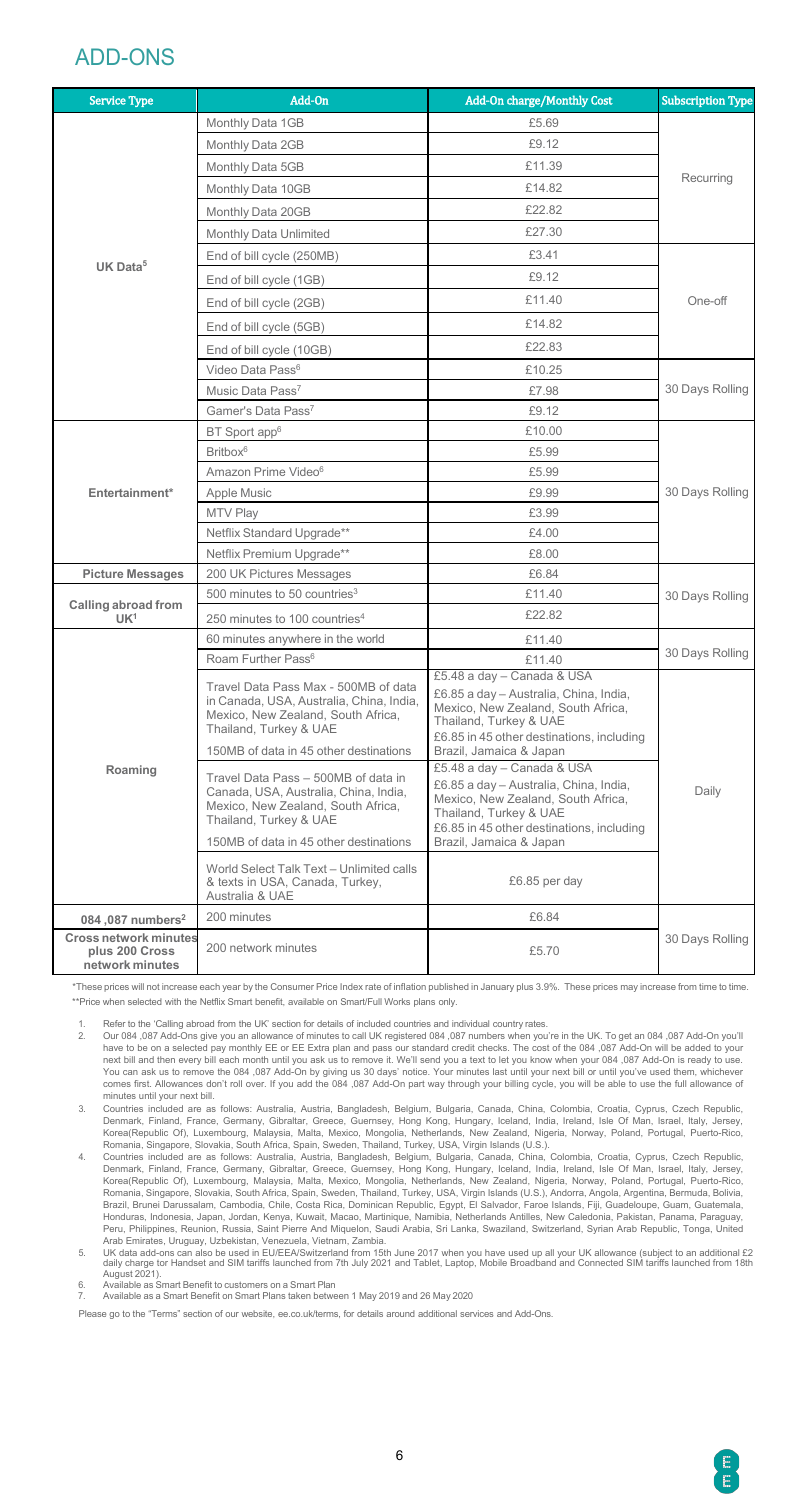## SERVICE CHARGES

| Service Charge**                                                      | Charge (incl. VAT)          |
|-----------------------------------------------------------------------|-----------------------------|
| <b>Replacement SIM card</b>                                           | £1.50                       |
| Changing your phone number                                            | £35.74                      |
| Online billing <sup>8</sup>                                           | Free                        |
| <b>Itemised billing</b>                                               | £2.50 per month             |
| <b>Bill reissue</b>                                                   | £2.55 per bill              |
| <b>Reconnection</b>                                                   | £24                         |
| Unlock mobile phone for use on another compatible network             | Free                        |
| Memorable number <sup>9</sup>                                         | Prices available on request |
| Payment failure/non-payment*                                          | £5.00 per failure           |
| Late payment - a charge for paying your bill late in any one<br>month | £7.68 per payment           |

\* Payments are required to be made by Direct Debit. In the event of a Direct Debit failure, or payment of the bill is not made, a non-payment fee of £5 will be charged to the account.

\*\* These prices will not increase each year by the Consumer Price Index rate of inflation published in January plus 3.9%. These prices may increase from time to time.

8. You will need to sign-up for My EE to access your free online bill.

9. The memorable number will remain our property unless a PAC code in relation to the memorable number is issued and used. The memorable number will be allocated to your SIM card. You may not sell or transfer the memorable number to anyone else without our consent. If you do try to sell or transfer the memorable number without our consent you will lose all rights to use the memorable number and you will not be able to obtain any further memorable numbers from us in future. If you leave EE you may take your memorable number with you only upon the issue to you of a PAC code. You cannot obtain a memorable number if your account is in arrears. Unless a PAC code has been issued and has been used, upon termination of your service agreement with us for any reason, you will lose all rights to use the memorable number. We can change or withdraw a memorable number if we have a good reason, for instance, a legal reason or where we are required to do so by Ofcom or any other regulatory body. We will endeavor to give you reasonable notice if we have to do this. If you leave EE, or if we change or withdraw your memorable number for any reason, you will not be able to claim a refund of the oneoff premium paid to us.

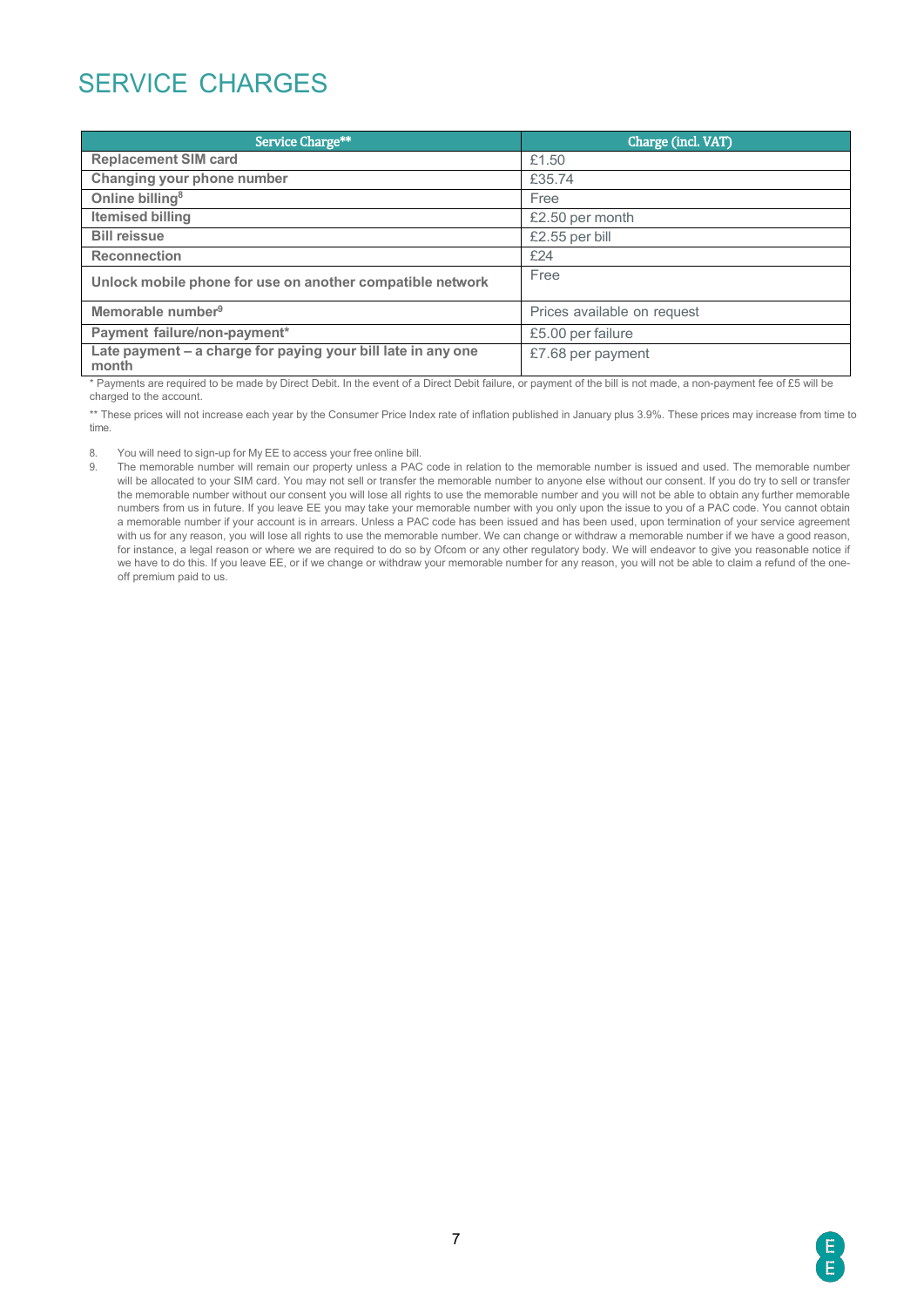### TEXT RELAY SERVICES

| Prefix | <b>Number Dialed</b>                                                                                         | Cost                         |  |  |  |
|--------|--------------------------------------------------------------------------------------------------------------|------------------------------|--|--|--|
| 18000  | N/A (Direct access to the 999/112 Emergency Services)                                                        | Free                         |  |  |  |
|        | UK Landline (01, 02, 03)                                                                                     |                              |  |  |  |
|        | UK Mobile (07)                                                                                               |                              |  |  |  |
|        | 05                                                                                                           | Free                         |  |  |  |
|        | 0800/0808                                                                                                    |                              |  |  |  |
|        | 070 (personal numbers)                                                                                       |                              |  |  |  |
|        | 076 (radio paging)                                                                                           | Standard Rates*              |  |  |  |
|        | 09 (premium rate)                                                                                            |                              |  |  |  |
|        | 118 xxx (directory enquires)                                                                                 | Access charge: Free, Service |  |  |  |
| 18001  | 084                                                                                                          | Charge**: Standard           |  |  |  |
|        | 087                                                                                                          |                              |  |  |  |
|        | 116 xxx (charity helplines)                                                                                  |                              |  |  |  |
|        | 150 (customer services)                                                                                      |                              |  |  |  |
|        | 195 (disability directory)                                                                                   |                              |  |  |  |
|        | 101 (non-emergency police)                                                                                   | Free                         |  |  |  |
|        | 111 (non-emergency NHS)                                                                                      |                              |  |  |  |
|        | 105 (Electricity helpline)                                                                                   |                              |  |  |  |
|        | 00xx                                                                                                         |                              |  |  |  |
|        | Channel Island destinations (01481, 01534,01624, 07457,<br>07509, 07624, 07781, 07797, 07839, 079324, 07937) | Standard Rates*              |  |  |  |
|        | UK Landline (01, 02)                                                                                         |                              |  |  |  |
| 18002  | UK Mobile (07)                                                                                               | Free                         |  |  |  |
|        | 070 (personal numbers)                                                                                       |                              |  |  |  |
|        | 076 (radio paging)                                                                                           | Standard Rates*              |  |  |  |

\* Standard rates can be found on the EE website <https://ee.co.uk/help/add-ons-benefits-and-plans/price-plans-and-costs/pay-monthly-price-plan-brochures>

\*\* Service charges can be found on the EE website [https://ee.co.uk/help/help-new/billing-usage-and-top-up/call-text-and-data-charges/charges-for-calling-non](https://ee.co.uk/help/help-new/billing-usage-and-top-up/call-text-and-data-charges/charges-for-calling-non-geographic-numbers)<u>[geographic-numbers.](https://ee.co.uk/help/help-new/billing-usage-and-top-up/call-text-and-data-charges/charges-for-calling-non-geographic-numbers) </u>These prices will not increase each year by the Consumer Price Index rate of inflation published in January plus 3.9%. These prices may increase from time to time.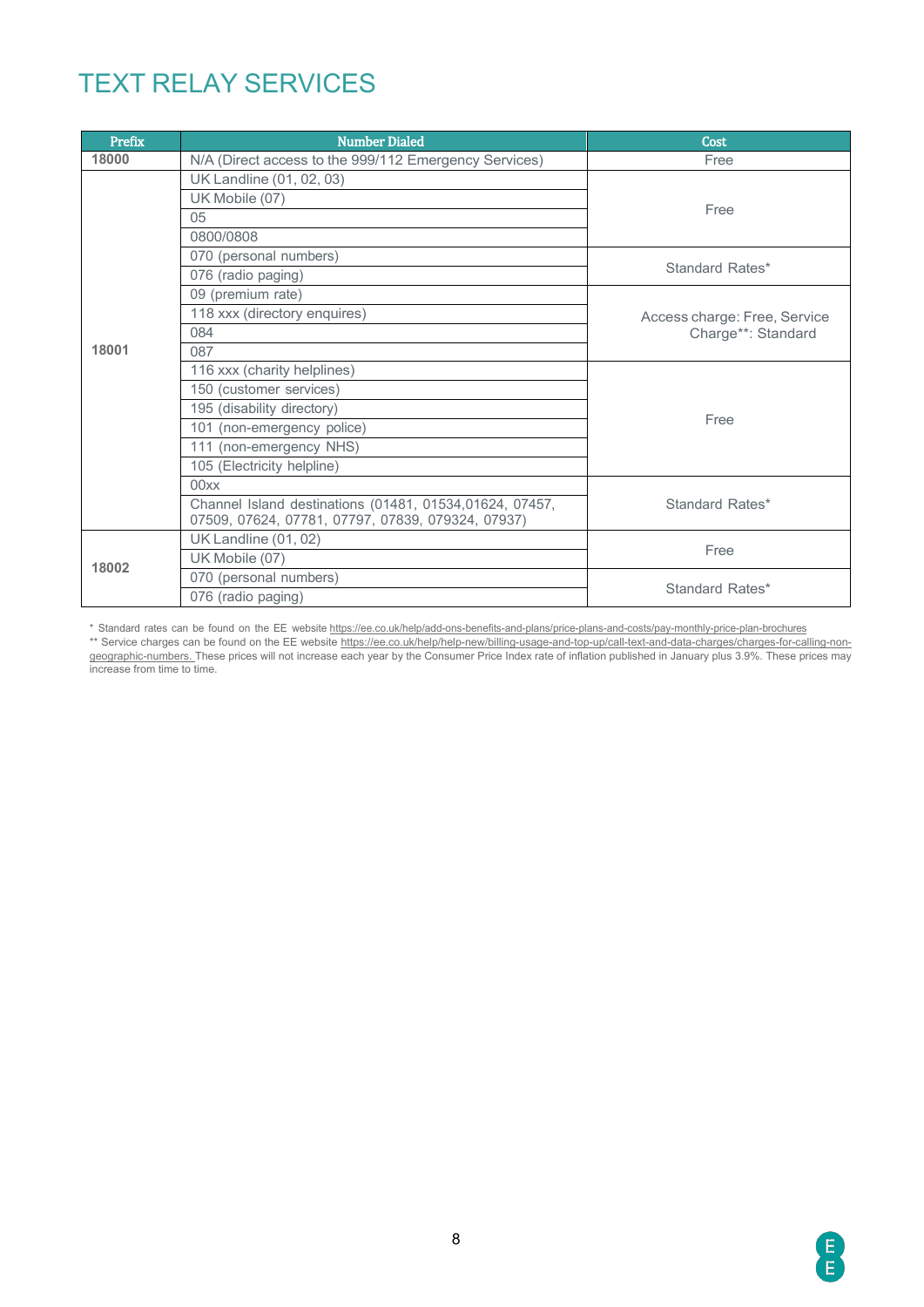### CALLING ABROAD FROM THE UK

| <b>Calls &amp; Texts to</b><br>landlines and<br>mobiles within<br>the below zones | <b>Countries</b>                                                                                                                                                                                                                                                                                                                                                                                                                                                                                                                                                                                                                                                                                                                                                                                                                                                                                                                                                                                                                                                                                                                                                                                                                                                                                                                                                                                                                                                                                                                                                                                                                                                                                                                                                                                                                                                                                                                                                                                                                                                                                                                                                                                                                                                                                                    | Price per<br>minute<br>(Incl. VAT) | <b>Text</b><br><b>Message</b><br>(Incl.<br>VAT)* | Calls to<br>non-mobile<br>orlandline<br>Services <sup>10</sup><br>(Incl. VAT) | Picture<br>message<br>(Incl. VAT) |
|-----------------------------------------------------------------------------------|---------------------------------------------------------------------------------------------------------------------------------------------------------------------------------------------------------------------------------------------------------------------------------------------------------------------------------------------------------------------------------------------------------------------------------------------------------------------------------------------------------------------------------------------------------------------------------------------------------------------------------------------------------------------------------------------------------------------------------------------------------------------------------------------------------------------------------------------------------------------------------------------------------------------------------------------------------------------------------------------------------------------------------------------------------------------------------------------------------------------------------------------------------------------------------------------------------------------------------------------------------------------------------------------------------------------------------------------------------------------------------------------------------------------------------------------------------------------------------------------------------------------------------------------------------------------------------------------------------------------------------------------------------------------------------------------------------------------------------------------------------------------------------------------------------------------------------------------------------------------------------------------------------------------------------------------------------------------------------------------------------------------------------------------------------------------------------------------------------------------------------------------------------------------------------------------------------------------------------------------------------------------------------------------------------------------|------------------------------------|--------------------------------------------------|-------------------------------------------------------------------------------|-----------------------------------|
| Zone 1                                                                            | Austria, Belgium, Bulgaria, Comoros, Croatia, Cyprus,<br>Czech Republic, Denmark, Estonia, Finland, France,<br>French Guiana, Germany, Gibraltar, Greece,<br>Guadeloupe, Hungary, Italy, Latvia, Liechtenstein,<br>Lithuania, Luxembourg, Iceland, Madeira, Malta,<br>Martinique, Monaco, Netherlands, Norway, Poland,<br>Portugal, Reunion, Romania, Saint Barthélemy, Saint<br>Martin, San Marino, Slovakia, Slovenia, Spain,<br>Sweden, Switzerland, Vatican                                                                                                                                                                                                                                                                                                                                                                                                                                                                                                                                                                                                                                                                                                                                                                                                                                                                                                                                                                                                                                                                                                                                                                                                                                                                                                                                                                                                                                                                                                                                                                                                                                                                                                                                                                                                                                                     | 19p                                | 6p                                               | £4.56                                                                         | 73p                               |
| Zone 2                                                                            | Guernsey, Republic of Ireland <sup>12</sup> , Isle of Man, Jersey                                                                                                                                                                                                                                                                                                                                                                                                                                                                                                                                                                                                                                                                                                                                                                                                                                                                                                                                                                                                                                                                                                                                                                                                                                                                                                                                                                                                                                                                                                                                                                                                                                                                                                                                                                                                                                                                                                                                                                                                                                                                                                                                                                                                                                                   | 19p                                | 6p                                               | £4.56                                                                         | 73p                               |
| Zone 3                                                                            | Canada, USA, US Virgin Islands                                                                                                                                                                                                                                                                                                                                                                                                                                                                                                                                                                                                                                                                                                                                                                                                                                                                                                                                                                                                                                                                                                                                                                                                                                                                                                                                                                                                                                                                                                                                                                                                                                                                                                                                                                                                                                                                                                                                                                                                                                                                                                                                                                                                                                                                                      | £3.42                              | 73p                                              | £4.56                                                                         | 73p                               |
| Zone 4                                                                            | Australia, New Zealand                                                                                                                                                                                                                                                                                                                                                                                                                                                                                                                                                                                                                                                                                                                                                                                                                                                                                                                                                                                                                                                                                                                                                                                                                                                                                                                                                                                                                                                                                                                                                                                                                                                                                                                                                                                                                                                                                                                                                                                                                                                                                                                                                                                                                                                                                              | £3.42                              | 73p                                              | £4.56                                                                         | 73p                               |
| Zone $5^{11}$                                                                     | Afghanistan, Albania, Algeria, Angola, Anguilla,<br>Antigua and Barbuda, Antarctica, Argentina, Armenia,<br>Aruba, Ascension, Azerbaijan, Bahamas, Bahrain,<br>Bangladesh, Barbados, Belarus, Belize, Benin,<br>Bermuda, Bhutan, Bolivia, Bosnia Herzegovina,<br>Botswana, Brazil, British Indian Ocean Territory,<br>British Virgin Isles, Brunei Darussalam, Burkina Faso,<br>Burundi, Cambodia, Cameroon, Cape Verde, Cayman<br>Islands, Central African Republic, Chad, Chile, China,<br>Cook Islands, Colombia, Congo (Democratic Republic<br>of), Costa Rica, Côte d'Ivoire, Cuba, Curacao, Diego<br>Garcia, Djibouti, Dominica, Dominican Rep, Dutch<br>Antilles, East Timor, Ecuador, Egypt, El Salvador,<br>Equatorial Guinea, Eritrea, Ethiopia, Falkland Islands,<br>Fiji, French Polynesia, Gabon, Gambia, Georgia,<br>Ghana, Greenland, Grenada, Guam, Guatemala,<br>Guinea, Guinea-Bissau, Guyana, Honduras, Haiti,<br>Hong Kong, India, Indonesia, Iran, Iraq, Israel,<br>Jamaica, Japan, Jordan, Kazakhstan, Kenya, Kiribati,<br>Kosovo, Kuwait, Kyrgyz Republic, Laos, Lebanon,<br>Lesotho, Liberia, Libya, Macao, Macedonia,<br>Madagascar, Malawi, Malaysia, Maldives, Mali,<br>Mauritania, Mauritius, Marshall Islands, Mexico,<br>Micronesia, Moldova, Mongolia, Montenegro,<br>Montserrat, Morocco, Mozambique, Myanmar,<br>Namibia, Nauru, Nepal, New Caledonia, Nicaragua,<br>Niger, Nigeria, Niue, North Korea, Northern Mariana<br>Islands, Oman, Pakistan, Palau, Palestinian<br>Authority, Panama, Papua New Guinea, Paraguay,<br>Peru, Philippines, Puerto Rico, Qatar, Russia,<br>Rwanda, Samoa, São Tomé & Príncipe, Saudi<br>Arabia, Senegal, Serbia & Montenegro, Seychelles,<br>Sierra Leone, Singapore, Solomon Islands, Somalia,<br>South Africa, South Korea, South Sudan, Sri Lanka,<br>St Helena, St. Kitts and Nevis, St. Lucia, St. Pierre<br>and Miquelon, St. Vincent and the Grenadines,<br>Sudan, Suriname, Swaziland, Syria, Taiwan,<br>Tajikistan, Tanzania, Thailand, Togo, Tokelau, Tonga,<br>Trinidad and Tobago, Tunisia, Turkey (including<br>Northern Cyprus), Turkmenistan, Turks and Caicos<br>Islands, Tuvalu, Uganda, Ukraine, United Arab<br>Emirates, Uruguay, Uzbekistan, Vanuatu, Venezuela,<br>Vietnam, Wallis and Futuna, Yemen, Zambia,<br>Zimbabwe | £3.42                              | 73p                                              | £4.56                                                                         | 73p                               |
| Zone 6                                                                            | Andorra, Faroe Islands                                                                                                                                                                                                                                                                                                                                                                                                                                                                                                                                                                                                                                                                                                                                                                                                                                                                                                                                                                                                                                                                                                                                                                                                                                                                                                                                                                                                                                                                                                                                                                                                                                                                                                                                                                                                                                                                                                                                                                                                                                                                                                                                                                                                                                                                                              | £3.42                              | 73p                                              | £4.56                                                                         | 73p                               |
| <b>Satellite</b>                                                                  | N/A                                                                                                                                                                                                                                                                                                                                                                                                                                                                                                                                                                                                                                                                                                                                                                                                                                                                                                                                                                                                                                                                                                                                                                                                                                                                                                                                                                                                                                                                                                                                                                                                                                                                                                                                                                                                                                                                                                                                                                                                                                                                                                                                                                                                                                                                                                                 | £5.70                              | 73p                                              | N/A                                                                           | N/A                               |

\*SMS to premium numbers can be charged up to £2.28/text.

10. A pre-call announcement will be played prior to connecting your call to an International Premium Service.

11. Calls to Cuba, Bosnia, Liberia and North Korea are currently barred. In addition, we also bar calls to certain number ranges in other countries to protect customers against fraud.

<sup>12.</sup> For Handset & SIM tariffs launched from 7th July 2021 and tablet/laptop/mobile broadband tariffs launched from 18th August 2021 calls and texts from the UK to mobiles and landlines in the Republic of Ireland are included within your allowance. If you exceed your allowance a £2 daily charge applies in addition to the cost of a data add-on.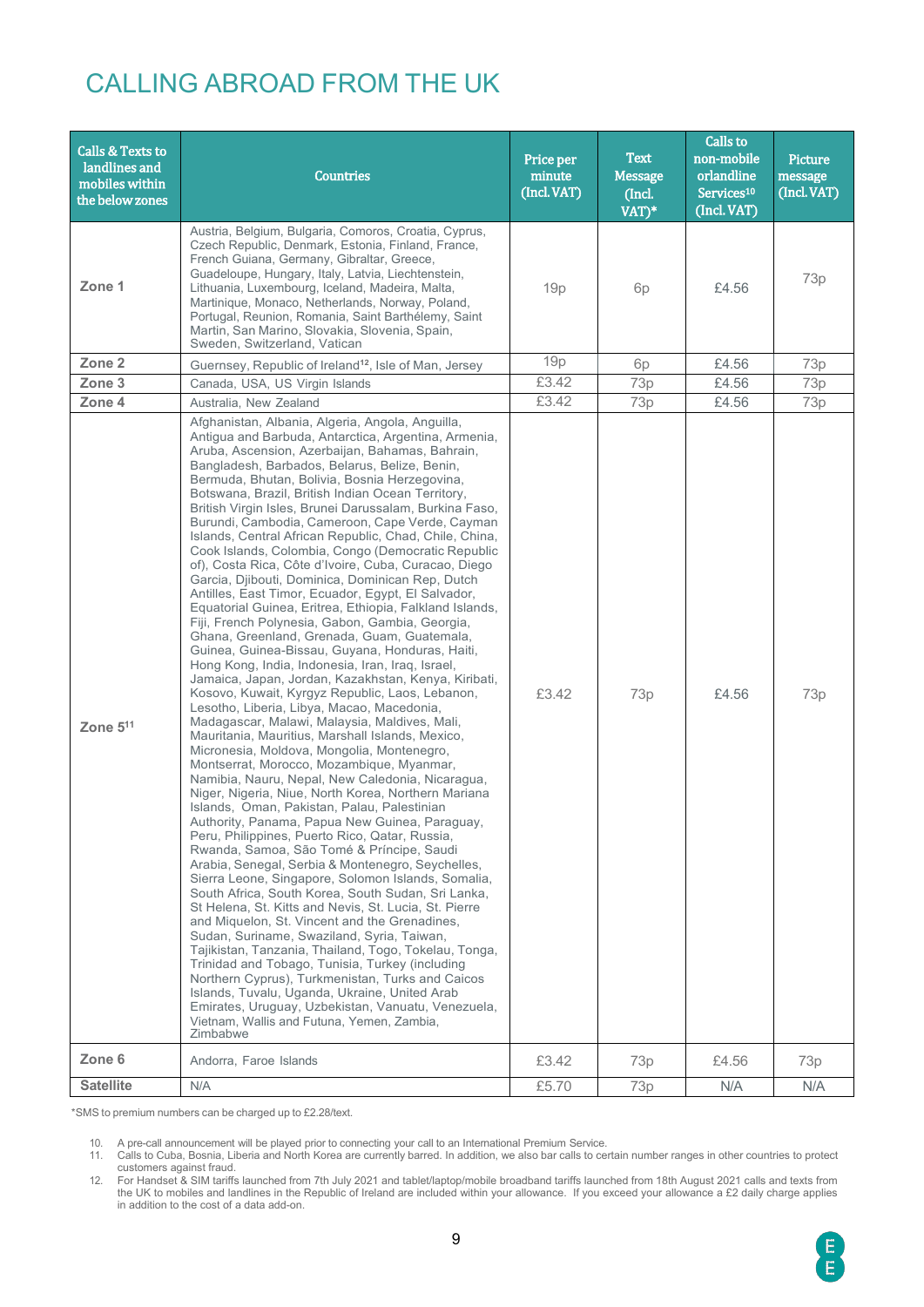| <b>Calling abroad Add-On rates</b> |            |               |             |                              |                 |               |             |  |  |  |
|------------------------------------|------------|---------------|-------------|------------------------------|-----------------|---------------|-------------|--|--|--|
| Country                            | Landline   | <b>Mobile</b> | <b>Text</b> | Country                      | <b>Landline</b> | <b>Mobile</b> | <b>Text</b> |  |  |  |
| Algeria                            | 18p        | 43p           | 18p         | Kenya                        | 16p             | 14p           | 18p         |  |  |  |
| Argentina                          | 14p        | 25p           | 18p         | Latvia                       | 18p             | 18p           | 6p          |  |  |  |
| <b>Australia</b>                   | 8p         | 20p           | 18p         | Lithuania                    | 18p             | 18p           | 6p          |  |  |  |
| <b>Austria</b>                     | 8p         | 18p           | 6p          | Luxembourg                   | 8p              | 18p           | 6p          |  |  |  |
| <b>Bangladesh</b>                  | 8p         | 8p            | 18p         | <b>Malaysia</b>              | 8p              | 8p            | 18p         |  |  |  |
| <b>Barbados</b>                    | 18p        | 24p           | 18p         | <b>Mauritius</b>             | 14p             | 25p           | 18p         |  |  |  |
| <b>Belgium</b>                     | 8p         | 18p           | 6p          | <b>Morocco</b>               | 20p             | 38p           | 18p         |  |  |  |
| <b>Brazil</b>                      | 8p         | 24p           | 18p         | <b>Netherlands</b>           | 8p              | 18p           | 6p          |  |  |  |
| <b>Bulgaria</b>                    | 8p         | 18p           | 6p          | <b>New Zealand</b>           | 10p             | 22p           | 18p         |  |  |  |
| Canada                             | 8p         | 8p            | 18p         | Nigeria                      | 14p             | 14p           | 18p         |  |  |  |
| China                              | 8p         | 8p            | 18p         | Norway                       | 8p              | 18p           | 6p          |  |  |  |
| Columbia                           | 8p         | 20p           | 18p         | <b>Pakistan</b>              | 16p             | <b>16p</b>    | 18p         |  |  |  |
| <b>Croatia</b>                     | 8p         | 18p           | 6p          | <b>Philippines</b>           | 14p             | 25p           | 18p         |  |  |  |
| <b>Cyprus</b>                      | 8p         | 18p           | 6p          | Poland                       | 8p              | 18p           | 6p          |  |  |  |
| <b>Czech Republic</b>              | 8p         | 18p           | 6p          | Portugal                     | 8p              | 18p           | 6p          |  |  |  |
| <b>Denmark</b>                     | 8p         | 18p           | 6p          | <b>Romania</b>               | 8p              | <b>18p</b>    | 6p          |  |  |  |
| Egypt                              | 14p        | 24p           | 18p         | <b>Russia</b>                | 8p              | 20p           | 18p         |  |  |  |
| Estonia                            | 8p         | 18p           | 6p          | Saudi Arabia                 | 14p             | 24p           | 18p         |  |  |  |
| <b>Finland</b>                     | 8p         | 18p           | 6p          | Singapore                    | 8p              | 8p            | <b>18p</b>  |  |  |  |
| <b>France</b>                      | 8p         | <b>18p</b>    | 6p          | Slovakia                     | 8p              | 18p           | 6p          |  |  |  |
| Germany                            | 8p         | 18p           | 6p          | <b>South Africa</b>          | 12p             | 20p           | 18p         |  |  |  |
| Ghana                              | 20p        | 29p           | 18p         | <b>South Korea</b>           | 12p             | 16p           | 18p         |  |  |  |
| <b>Greece</b>                      | 8p         | 18p           | 6p          | Spain                        | 8p              | 18p           | 6p          |  |  |  |
| <b>Guernsey</b>                    | 8p         | 18p           | 6p          | Sri Lanka                    | 13p             | 25p           | 18p         |  |  |  |
| <b>Hong Kong</b>                   | 8p         | 8p            | 18p         | Sweden                       | 8p              | 18p           | 6p          |  |  |  |
| Hungary                            | 8p         | <b>18p</b>    | 6p          | <b>Switzerland</b>           | 8p              | 18p           | 6p          |  |  |  |
| India                              | 8p         | 8p            | 18p         | <b>Taiwan</b>                | 16p             | 25p           | 18p         |  |  |  |
| Indonesia                          | <b>16p</b> | 25p           | 18p         | <b>Thailand</b>              | 8p              | 20p           | 18p         |  |  |  |
| <b>Ireland</b>                     | 8p         | <b>18p</b>    | 6p          | <b>Trinidad &amp; Tobago</b> | 16p             | 25p           | 18p         |  |  |  |
| <b>Israel</b>                      | 10p        | 24p           | 18p         | <b>Turkey</b>                | 8p              | 20p           | 18p         |  |  |  |
| Italy                              | 8p         | <b>18p</b>    | 6p          | <b>UAE</b>                   | 20p             | 25p           | 18p         |  |  |  |
| <b>Jamaica</b>                     | <b>18p</b> | 25p           | 18p         | Uganda                       | 26p             | 25p           | 18p         |  |  |  |
| Japan                              | 8p         | 20p           | 18p         | <b>United States</b>         | 8p              | 8p            | 18p         |  |  |  |
| Jersey                             | 8p         | <b>18p</b>    | 6p          | <b>US Virgin Island</b>      | 8p              | 8p            | <b>18p</b>  |  |  |  |
| <b>Kazakhstan</b>                  | 8p         | 20p           | 18p         |                              |                 |               |             |  |  |  |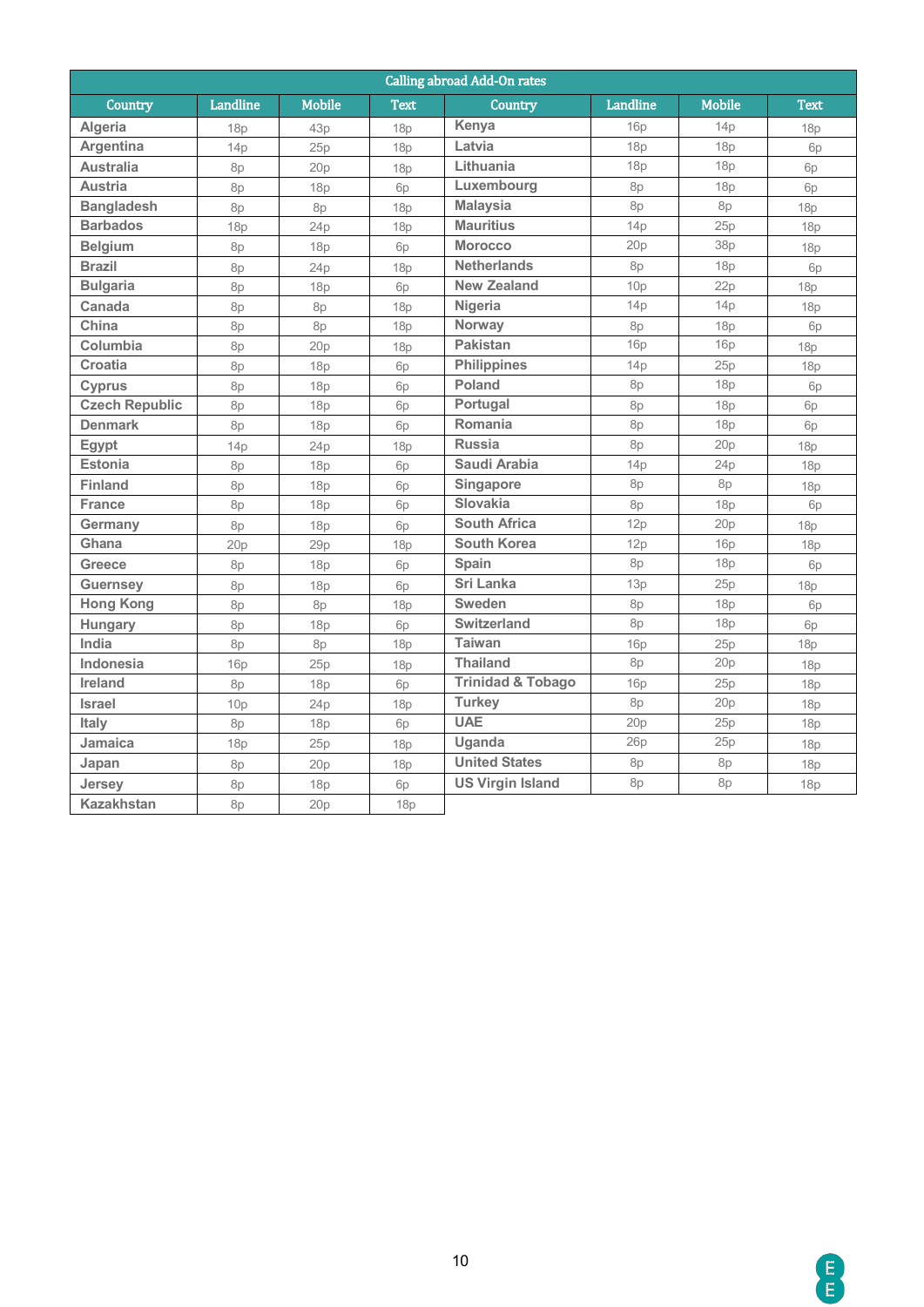| £2 Calling abroad Add-On rates |                |               |                              |                 |               |  |  |  |  |  |
|--------------------------------|----------------|---------------|------------------------------|-----------------|---------------|--|--|--|--|--|
| <b>Country</b>                 | Landline       | <b>Mobile</b> | Country                      | <b>Landline</b> | <b>Mobile</b> |  |  |  |  |  |
| Algeria                        | 10p            | 38p           | <b>Kazakhstan</b>            | 5p              | 20p           |  |  |  |  |  |
| Argentina                      | 6 <sub>p</sub> | 20p           | Kenya                        | 14p             | 14p           |  |  |  |  |  |
| <b>Australia</b>               | 6p             | 14p           | <b>Malaysia</b>              | 5p              | 8p            |  |  |  |  |  |
| <b>Austria</b>                 | 5p             | 13p           | <b>Mauritius</b>             | 13p             | 20p           |  |  |  |  |  |
| <b>Bangladesh</b>              | 6p             | 6p            | <b>Morocco</b>               | 7p              | 34p           |  |  |  |  |  |
| <b>Barbados</b>                | 16p            | 18p           | <b>Netherlands</b>           | 8p              | 8p            |  |  |  |  |  |
| <b>Belgium</b>                 | 2p             | 13p           | <b>New Zealand</b>           | 2p              | 8p            |  |  |  |  |  |
| <b>Brazil</b>                  | 6p             | 22p           | Nigeria                      | 10p             | 10p           |  |  |  |  |  |
| <b>Bulgaria</b>                | 4p             | 13p           | Norway                       | 5p              | 10p           |  |  |  |  |  |
| Canada                         | 2p             | 2p            | <b>Pakistan</b>              | 14p             | 14p           |  |  |  |  |  |
| China                          | 2p             | 2p            | <b>Philippines</b>           | 10p             | 20p           |  |  |  |  |  |
| Columbia                       | 6p             | 8p            | Poland                       | 2p              | 5p            |  |  |  |  |  |
| <b>Croatia</b>                 | 4p             | 13p           | Portugal                     | 2p              | 5p            |  |  |  |  |  |
| <b>Cyprus</b>                  | 2p             | 6p            | Romania                      | 5p              | 8p            |  |  |  |  |  |
| <b>Czech Republic</b>          | 5p             | 5p            | <b>Russia</b>                | 5p              | 20p           |  |  |  |  |  |
| <b>Denmark</b>                 | 2p             | 6p            | Saudi Arabia                 | 10p             | 16p           |  |  |  |  |  |
| Egypt                          | 10p            | 13p           | Singapore                    | 5p              | 5p            |  |  |  |  |  |
| <b>Estonia</b>                 | 5p             | 8p            | Slovakia                     | 5p              | 13p           |  |  |  |  |  |
| <b>Finland</b>                 | 8p             | 8p            | <b>South Africa</b>          | 5p              | 8p            |  |  |  |  |  |
| <b>France</b>                  | 2p             | 6p            | <b>South Korea</b>           | 6p              | 6p            |  |  |  |  |  |
| Germany                        | 2p             | 8p            | Spain                        | 2p              | 8p            |  |  |  |  |  |
| <b>Greece</b>                  | 2p             | 8p            | <b>Sri Lanka</b>             | 13p             | 18p           |  |  |  |  |  |
| <b>Guernsev</b>                | 4p             | 13p           | Sweden                       | 2p              | 13p           |  |  |  |  |  |
| <b>Hong Kong</b>               | 5p             | 5p            | <b>Switzerland</b>           | 2p              | 16p           |  |  |  |  |  |
| Hungary                        | 2p             | 8p            | <b>Taiwan</b>                | 8p              | 13p           |  |  |  |  |  |
| India                          | 2p             | 2p            | <b>Thailand</b>              | 5p              | 6p            |  |  |  |  |  |
| Indonesia                      | 8p             | 13p           | <b>Trinidad &amp; Tobago</b> | 10p             | <b>16p</b>    |  |  |  |  |  |
| Ireland                        | 4p             | 8p            | <b>Turkey</b>                | 7p              | 13p           |  |  |  |  |  |
| Israel                         | 2p             | 8p            | <b>UAE</b>                   | 14p             | 14p           |  |  |  |  |  |
| Italy                          | 4p             | 6p            | Uganda                       | 26p             | 26p           |  |  |  |  |  |
| <b>Jamaica</b>                 | 18p            | 18p           | <b>United States</b>         | 2p              | 2p            |  |  |  |  |  |
| Japan                          | 6p             | 13p           | <b>US Virgin Island</b>      | 2p              | 2p            |  |  |  |  |  |
| <b>Jersev</b>                  | 4p             | 13p           |                              |                 |               |  |  |  |  |  |

\*Charging is per minute.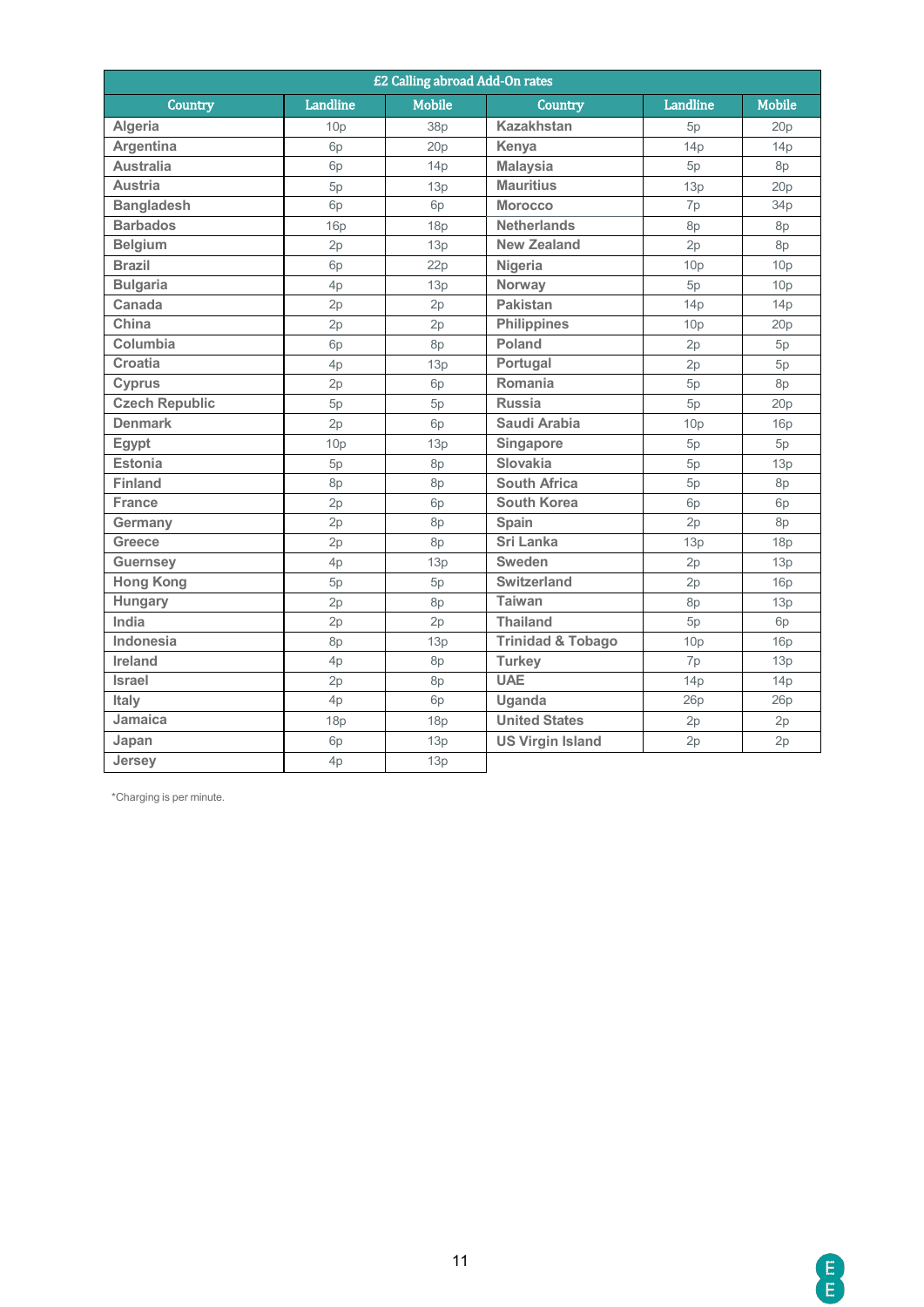## ROAMING

For Handset and SIM tariffs launched before 7th July 2021 and Tablet, Laptop, Mobile Broadband and Connected SIM tariffs launched before 18th August 2021: you can use your plan minutes, texts and data whilst abroad within the EU (zones 1a-2b) to call/text to the UK or within zones 1a-2b at no extra cost. For Handset and SIM tariffs launched from 7th July 2021 and tablet/laptop/mobile broadband tariffs launched from 18th August 2021: there is a £2 daily charge to use your plan allowances whilst abroad within the EU (zones 1a-2b) to call/text to the UK or within zones 1a- 2B. Calls, texts and data used within the Republic of Ireland and from the Republic of Ireland to the UK is included in your allowance. If you exceed your allowance, the £2 daily charge will apply in addition to a data add-on. All tariffs: Calls to premium numbers are not permitted within allowance. The charges in column 3 of the table below (calling from zones 1a-2b to zones 1a-2b) will be applicable if you exceed your plan allowances and are the same as or lower than standard UK rates.

|                                 | Standard roaming charges (all prices incl. VAT)                                                                                                                                                                                                                                                                     |                                                                                                                                                                                                   |       |                                                                                                    |                                                                     |                                 |     |  |  |  |  |  |
|---------------------------------|---------------------------------------------------------------------------------------------------------------------------------------------------------------------------------------------------------------------------------------------------------------------------------------------------------------------|---------------------------------------------------------------------------------------------------------------------------------------------------------------------------------------------------|-------|----------------------------------------------------------------------------------------------------|---------------------------------------------------------------------|---------------------------------|-----|--|--|--|--|--|
| Zone<br>(you are<br>in)         | <b>Countries</b>                                                                                                                                                                                                                                                                                                    | Making a call<br>to within the<br>Making a call<br><b>Receiving</b><br>EU (Zones 1a,<br>outside of<br>a call<br>$1b, 2a, 2b)$<br>the EU<br>including<br>$(Zones 3-8)$<br>back to the<br><b>UK</b> |       | Sending a text<br>to within the<br>EU (Zones 1a, 1b,<br>$2a, 2b)$ ,<br>including back<br>to the UK | <b>Sending a text</b><br>to outside of<br>the EU<br>$(Zones 3 - 8)$ | Sending a<br>picture<br>message |     |  |  |  |  |  |
| Zone 1a<br>(Ireland)            | Ireland (Republic of),<br>Isle of Man                                                                                                                                                                                                                                                                               | 73p                                                                                                                                                                                               | £1.35 | Free                                                                                               | 17p                                                                 | 56 <sub>p</sub>                 |     |  |  |  |  |  |
| Zone 1b<br>(Channel<br>Islands) | Jersey, Guernsey                                                                                                                                                                                                                                                                                                    | 73p                                                                                                                                                                                               | £1.63 | Free                                                                                               | 17p                                                                 | 67p                             |     |  |  |  |  |  |
| Zone <sub>2a</sub><br>Europe    | Austria, Belgium, Bulgaria,<br>Croatia, Cyprus, Denmark,<br>Estonia, Finland, France,<br>Germany, Greece, Hungary,<br>Italy, Latvia, Lithuania,<br>Luxembourg, Madeira,<br>Malta, Monaco, Poland,<br>Portugal, Romania, Slovakia,<br>Slovenia, Spain, Sweden,<br>The Czech<br>Republic, The Netherlands,<br>Vatican | 73p                                                                                                                                                                                               | £1.35 | Free                                                                                               | 17p                                                                 | 56p                             | 73p |  |  |  |  |  |
| Zone 2b<br>Europe               | Gibraltar, Iceland,<br>Liechtenstein, Norway,<br>Reunion, San Marino,<br>Switzerland, The French<br>Antilles, French Guiana                                                                                                                                                                                         | 73p                                                                                                                                                                                               | £1.63 | Free                                                                                               | 17p                                                                 | 67 <sub>p</sub>                 |     |  |  |  |  |  |

| Zone                                  | Standard roaming charges (all prices incl. VAT) |               |                     |                 |                              |  |  |  |  |  |
|---------------------------------------|-------------------------------------------------|---------------|---------------------|-----------------|------------------------------|--|--|--|--|--|
| (you are in)                          | <b>Countries</b>                                | Making a call | Receiving a<br>call | Sending a text  | Sending a picture<br>message |  |  |  |  |  |
| Zone 3<br>(Other Europe)              | Andorra and Faroe Islands                       | £1.35         | £1.35               | 67 <sub>p</sub> | 73 <sub>p</sub>              |  |  |  |  |  |
| Zone 4<br>(USA and Canada)            | USA. Canada                                     | £1.35         | £1.35               | 67 <sub>p</sub> | 73 <sub>p</sub>              |  |  |  |  |  |
| Zone 5 (Australia<br>and New Zealand) | Australia, New Zealand                          | £1.35         | £1.35               | 67 <sub>p</sub> | 73p                          |  |  |  |  |  |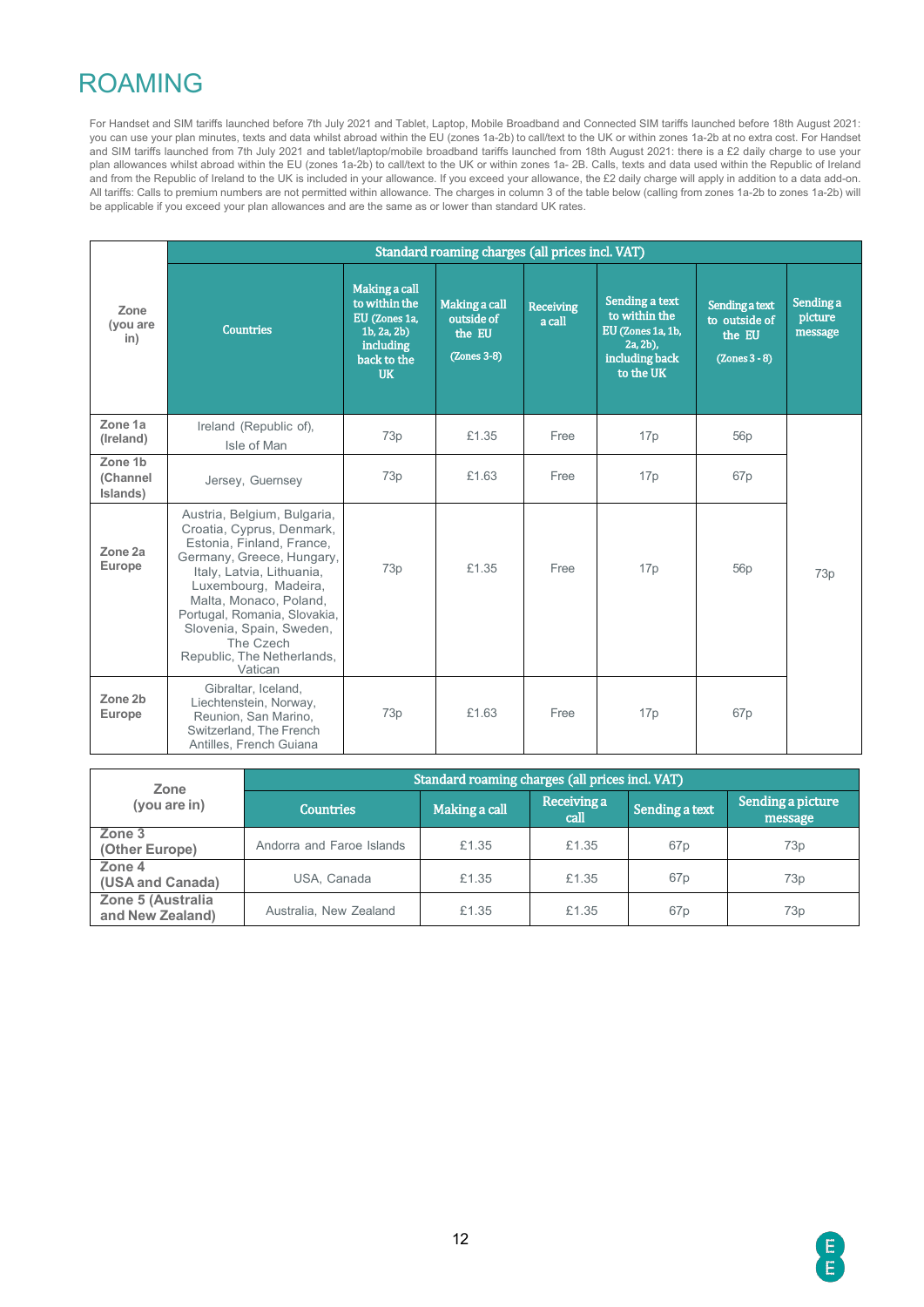|                                                 | Standard roaming charges (all prices incl. VAT)                                                                                                                                                                                                                                                                                                                                                                                                                                                                                                                                                                                                                                                                                                                                                                                                                                                                                                                                                                                                                                                                                                                                                                                                                                                                                                                                                                                                                                                                                                                                                                                                                                                                                                                                                                                                                                                                                                                |                  |                     |                                 |                                 |  |  |  |  |  |  |  |
|-------------------------------------------------|----------------------------------------------------------------------------------------------------------------------------------------------------------------------------------------------------------------------------------------------------------------------------------------------------------------------------------------------------------------------------------------------------------------------------------------------------------------------------------------------------------------------------------------------------------------------------------------------------------------------------------------------------------------------------------------------------------------------------------------------------------------------------------------------------------------------------------------------------------------------------------------------------------------------------------------------------------------------------------------------------------------------------------------------------------------------------------------------------------------------------------------------------------------------------------------------------------------------------------------------------------------------------------------------------------------------------------------------------------------------------------------------------------------------------------------------------------------------------------------------------------------------------------------------------------------------------------------------------------------------------------------------------------------------------------------------------------------------------------------------------------------------------------------------------------------------------------------------------------------------------------------------------------------------------------------------------------------|------------------|---------------------|---------------------------------|---------------------------------|--|--|--|--|--|--|--|
| Zone<br>(you are in)                            | <b>Countries</b>                                                                                                                                                                                                                                                                                                                                                                                                                                                                                                                                                                                                                                                                                                                                                                                                                                                                                                                                                                                                                                                                                                                                                                                                                                                                                                                                                                                                                                                                                                                                                                                                                                                                                                                                                                                                                                                                                                                                               | Making a<br>call | Receiving a<br>call | Sending a<br>text <sup>13</sup> | Sending a<br>picture<br>message |  |  |  |  |  |  |  |
| Zone 6<br>(Rest of<br>World)                    | Albania, Afghanistan, Algeria, Angola, Anguilla,<br>Antigua and Barbuda, Argentina, Armenia,<br>Azerbaijan, Bahrain, Bangladesh, Barbados,<br>Belarus, Belize, Bermuda, Bhutan, Bolivia,<br>Bosnia-Herzegovina, Botswana, Brazil, British<br>Virgin Islands, Brunei, Burkina Faso, Burundi,<br>Cayman islands, Cambodia, Cameroon, Central<br>Africa, Chile, China, Colombia, Costa Rica,<br>Comoros, Cook Islands, Dominica, Dominican<br>Republic, East Timor, Ecuador, Egypt, El<br>Salvador, Equatorial Guinea, Eritrea, Ethiopia,<br>Fiji, French Polynesia, Gabon, Gambia,<br>Georgia, Ghana, Greenland, Grenada, Guam,<br>Guatemala, Guinea, Guinea-Bissau, Guyana,<br>Haiti, Honduras, Hong Kong, India, Indonesia,<br>Iran, Iraq, Israel, Ivory coast, Jamaica, Japan,<br>Jordan, Kazakhstan, Kenya, Kiribati, Kosovo,<br>Kyrgyz Republic, Lebanon, Lesotho, Liberia,<br>Libya, Macao, Macedonia, Madagascar,<br>Malawi, Malaysia, Mali, Marshall Islands,<br>Mauritania, Mauritius, Mexico, Micronesia,<br>Moldova, Montenegro, Montserrat, Morocco,<br>Mozambique, Myanmar, Namibia, Nauru,<br>Netherlands Antilles, Nepal, New Caledonia,<br>North Korea, Nicaragua, Niger, Nigeria, Niue,<br>Oman, Pakistan, Palestine, Panama, Papua<br>New Guinea, Paraguay, Peru, Philippines,<br>Puerto Rico, Qatar, Russia, Rwanda, Saint<br>Helena, Ascension and Tristan da Cunha, Saint<br>Kitts and Nevis, Saint Lucia, Saint Pierre and<br>Miquelon, Saint Vincent and the Grenadines,<br>Samoa, Sao Tome and Principe, Saudi Arabia,<br>The Seychelles, Senegal, Serbia, Sierra Leone,<br>Singapore, Solomon Islands, Somalia, South<br>Africa, South Korea, South Sudan, Sri Lanka,<br>Sudan, Suriname, Swaziland, Syria, Taiwan,<br>Tanzania, Thailand, Turks and Caicos Islands,<br>UAE, Togo, Tonga, Trinidad & Tobago, Turkey,<br>Tuvalu, Uganda, Ukraine, Uruguay, Vanuatu,<br>Venezuela, Vietnam, Wallis and Futuna,<br>Yemen, Zambia, Zimbabwe | £2.05            | £2.05               | 67p                             | 73p                             |  |  |  |  |  |  |  |
| Zone 7<br>(Other<br>International<br>Operators) | Maritime (Ships & Ferries)                                                                                                                                                                                                                                                                                                                                                                                                                                                                                                                                                                                                                                                                                                                                                                                                                                                                                                                                                                                                                                                                                                                                                                                                                                                                                                                                                                                                                                                                                                                                                                                                                                                                                                                                                                                                                                                                                                                                     | £2.72            | £2.72               | 67p                             | 73p                             |  |  |  |  |  |  |  |
| Zone 8<br>Rest of<br>World<br>(exceptional)     | Bahamas, Benin, Cape Verde, Chad, Congo,<br>Cuba, Djibouti, Kuwait, Falkland Islands, Laos,<br>Mongolia, Palau, Tajikistan, The Maldives*,<br>Tunisia, Turkmenistan, Uzbekistan                                                                                                                                                                                                                                                                                                                                                                                                                                                                                                                                                                                                                                                                                                                                                                                                                                                                                                                                                                                                                                                                                                                                                                                                                                                                                                                                                                                                                                                                                                                                                                                                                                                                                                                                                                                | £3.42            | £3.42               | £1.35                           | 73p                             |  |  |  |  |  |  |  |
| Zone 9<br>(Planes)                              | Aircraft, Satellite                                                                                                                                                                                                                                                                                                                                                                                                                                                                                                                                                                                                                                                                                                                                                                                                                                                                                                                                                                                                                                                                                                                                                                                                                                                                                                                                                                                                                                                                                                                                                                                                                                                                                                                                                                                                                                                                                                                                            | £3.42            | £3.42               | £1.35                           | 73p                             |  |  |  |  |  |  |  |

\*Data is currently barred.

To use data whilst roaming abroad outside of the EU/EEA/Switzerland you will need to purchase a data pass.

A one-minute minimum call charge applies to all calls. Thereafter, calls are charged on a per minute basis.

13. Any undelivered text messages will be charged at the standard rate for your price plan.

#### **Voicemail charges whilst travelling**

When roaming in zones 3-8, you'll be charged to listen to your voicemails. This is charged at the standard per-minute roaming call rate for that country.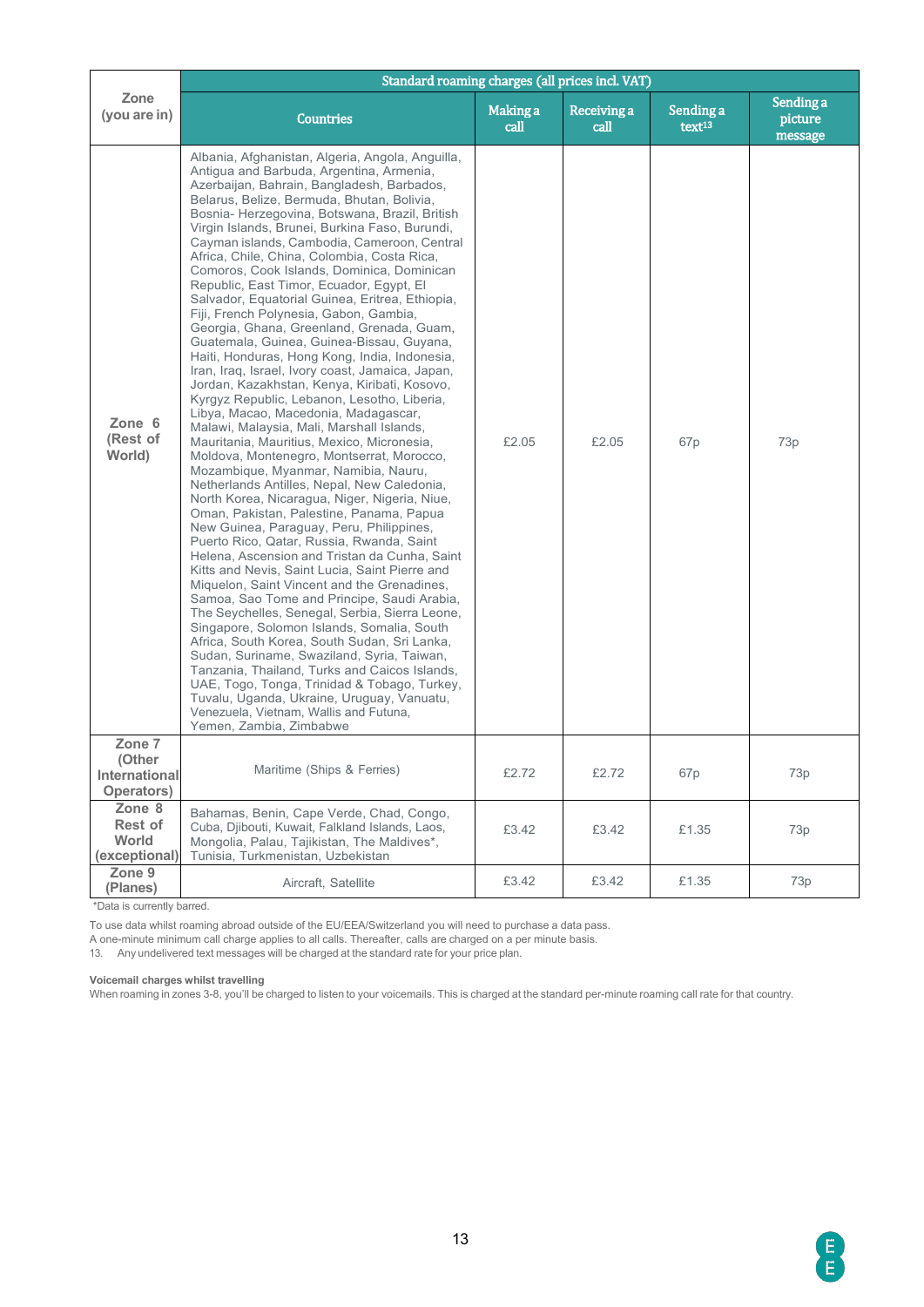|        | Roaming Data add-ons outside of EU/EEA/Switzerland countries (Inc. VAT) |           |                  |                |           |               |                |           |        |                |           |        |                |           |
|--------|-------------------------------------------------------------------------|-----------|------------------|----------------|-----------|---------------|----------------|-----------|--------|----------------|-----------|--------|----------------|-----------|
|        | Zone A                                                                  |           | Zone B<br>Zone C |                |           | <b>Zone D</b> |                |           | Zone E |                |           |        |                |           |
| £      | Day                                                                     | <b>MB</b> |                  | Day            | <b>MB</b> | £             | Day            | <b>MB</b> | £      | Day            | <b>MB</b> | £      | Day            | <b>MB</b> |
| £5.70  | 1 <sub>d</sub>                                                          | 50        | £5.70            | 1 <sub>d</sub> | 15        | £5.70         | 1 <sub>d</sub> | 8         | £5.70  | 1 <sub>d</sub> | 4         | £41.11 | 1 <sub>d</sub> |           |
| £11.42 | 1 <sub>d</sub>                                                          | 150       | £11.42           | 1 <sub>d</sub> | 35        | £11.42        | 1 <sub>d</sub> | 20        | £11.42 | 1 <sub>d</sub> | 10        | £75.38 | 1 <sub>d</sub> | 10        |
| £28.54 | 7d                                                                      | 300       | £28.54           | 7d             | 100       | £28.54        | 7d             | 45        | £28.54 | 7d             | 22        |        |                |           |
| £57.10 | 7d                                                                      | 900       | £57.10           | 7d             | 225       | £57.10        | 7d             | 110       | £57.10 | 7d             | 50        |        |                |           |

| Stable link and volume based data FUPs                     |                       |                  |  |  |  |  |
|------------------------------------------------------------|-----------------------|------------------|--|--|--|--|
| Surcharges where no stable link<br>to the UK <sup>14</sup> | ex. VAT               | incl. VAT        |  |  |  |  |
| Making a call per minute                                   | 2.7 <sub>p</sub>      | 3.2 <sub>p</sub> |  |  |  |  |
| Receiving a call per minute                                | 0.6p                  | 0.8p             |  |  |  |  |
| <b>Sending an SMS per SMS</b>                              | 0.9 <sub>p</sub>      | 1p               |  |  |  |  |
| Using data                                                 | 0.30 <sub>p</sub> /MB | 0.36p/MB         |  |  |  |  |

14. These charges apply where you have no stable links to the UK according to our terms and we have followed the procedure set out in those terms to notify you. Charges apply to services used when abroad in EU/EEA/Switzerland.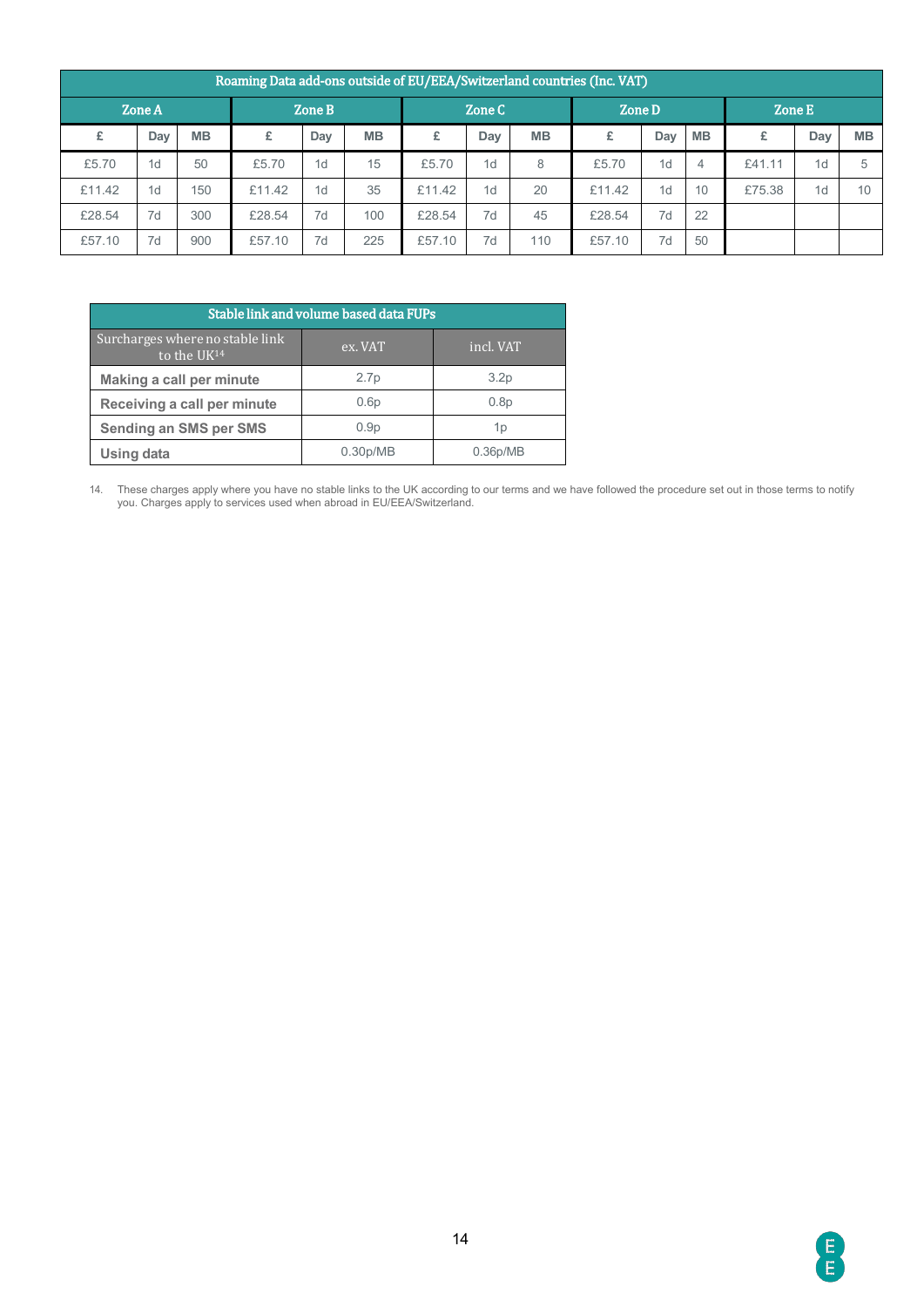| Countries included in the Data whilst roaming Add-Ons (Pay Monthly Plans) |                                |               |                          |                     |                |  |
|---------------------------------------------------------------------------|--------------------------------|---------------|--------------------------|---------------------|----------------|--|
| <b>Zone A</b>                                                             | <b>Zone B</b>                  | <b>Zone C</b> | <b>Zone D</b>            |                     | Zone E         |  |
| Andorra                                                                   | Albania                        | Benin         | Air & Maritime           | Iran                | Azerbaijan     |  |
| Armenia                                                                   | Algeria                        | Botswana      | Afghanistan              | Iraq                | <b>Belarus</b> |  |
| Australia                                                                 | Argentina                      | Egypt         | Angola                   | Kazakhstan          | Rwanda         |  |
| Canada                                                                    | <b>Bahrain</b>                 | Gabon         | Bangladesh               | Kyrgyz Republic     | Seychelles     |  |
| China                                                                     | <b>Brazil</b>                  | Guinee        | <b>Belize</b>            | Laos                |                |  |
| Dominican Republic                                                        | Caribbean                      | Honduras      | <b>Bhutan</b>            | Lebanon             |                |  |
| Hong Kong                                                                 | Colombia                       | Ivory Coast   | <b>Bolivia</b>           | Lesotho             |                |  |
| India                                                                     | Cambodia                       | Jordan        | Bosnia Herzegovina       | Liberia             |                |  |
| Israel                                                                    | Ecuador                        | Madagascar    | Brunei Darussalam        | Libya               |                |  |
| Japan                                                                     | Indonesia                      | Mali          | <b>Burkina Faso</b>      | Macao               |                |  |
| Malaysia                                                                  | Greenland                      | Mauritius     | <b>Burundi</b>           | Malawi              |                |  |
| Mexico                                                                    | Kenya                          | Mongolia      | Cape Verde               | Mozambique          |                |  |
| Moldova                                                                   | Kuwait                         | Montenegro    | Cameroon                 | Namibia             |                |  |
| New Zealand                                                               | Macedonia                      | Morocco       | Central African Republic | Nepal               |                |  |
| Peru                                                                      | Monserrat                      | Panama        | Chad                     | Netherland Antilles |                |  |
| Qatar                                                                     | Nicaragua                      | Senegal       | Chile                    | Niger               |                |  |
| Russia                                                                    | Nigeria                        | Serbia        | Congo                    | Pakistan            |                |  |
| Singapore                                                                 | Oman                           | Sudan         | Cook Islands             | Palestine           |                |  |
| South Africa                                                              | Philippines                    | Tanzania      | Costa Rica               | Papua New Guinea    |                |  |
| Thailand                                                                  | Saudi Arabia                   | Zambia        | Cuba                     | Paraguay            |                |  |
| Turkey                                                                    | South Korea                    |               | Djibouti                 | Sierra Leone        |                |  |
| <b>USA</b>                                                                | Sri Lanka                      |               | El Salvador              | Suriname            |                |  |
|                                                                           | Taiwan                         |               | <b>Equatorial Guinea</b> | Swaziland           |                |  |
|                                                                           | Ukraine                        |               | Ethiopia                 | Syria               |                |  |
|                                                                           | <b>United Arab</b><br>Emirates |               | Falkland Islands         | Tajikistan          |                |  |
|                                                                           |                                |               | Faroe Islands            | Tunisia             |                |  |
|                                                                           |                                |               | Fiji                     | Uganda              |                |  |
|                                                                           |                                |               | French Polynesia         | Uruguay             |                |  |
|                                                                           |                                |               | Gambia                   | Uzbekistan          |                |  |
|                                                                           |                                |               | Georgia                  | Venezuela           |                |  |
|                                                                           |                                |               | Ghana                    | Vietnam             |                |  |
|                                                                           |                                |               | Guam                     | Yemen               |                |  |
|                                                                           |                                |               | Guatemala                | Zimbabwe            |                |  |
|                                                                           |                                |               | Guyana                   |                     |                |  |

#### **Voicemail charges whilst travelling**

Standard roaming rate apply when calling into your voicemail service whilst abroad.

For further details on call costs whilst roaming please refer to the help section of our website, ee.co.uk If you connect to a local Wi-Fi service on your mobile phone while you're abroad, you won't use any of your Data Roaming Add-Ons while you're using it. Charges for using Wi-Fi will be made by the local provider.